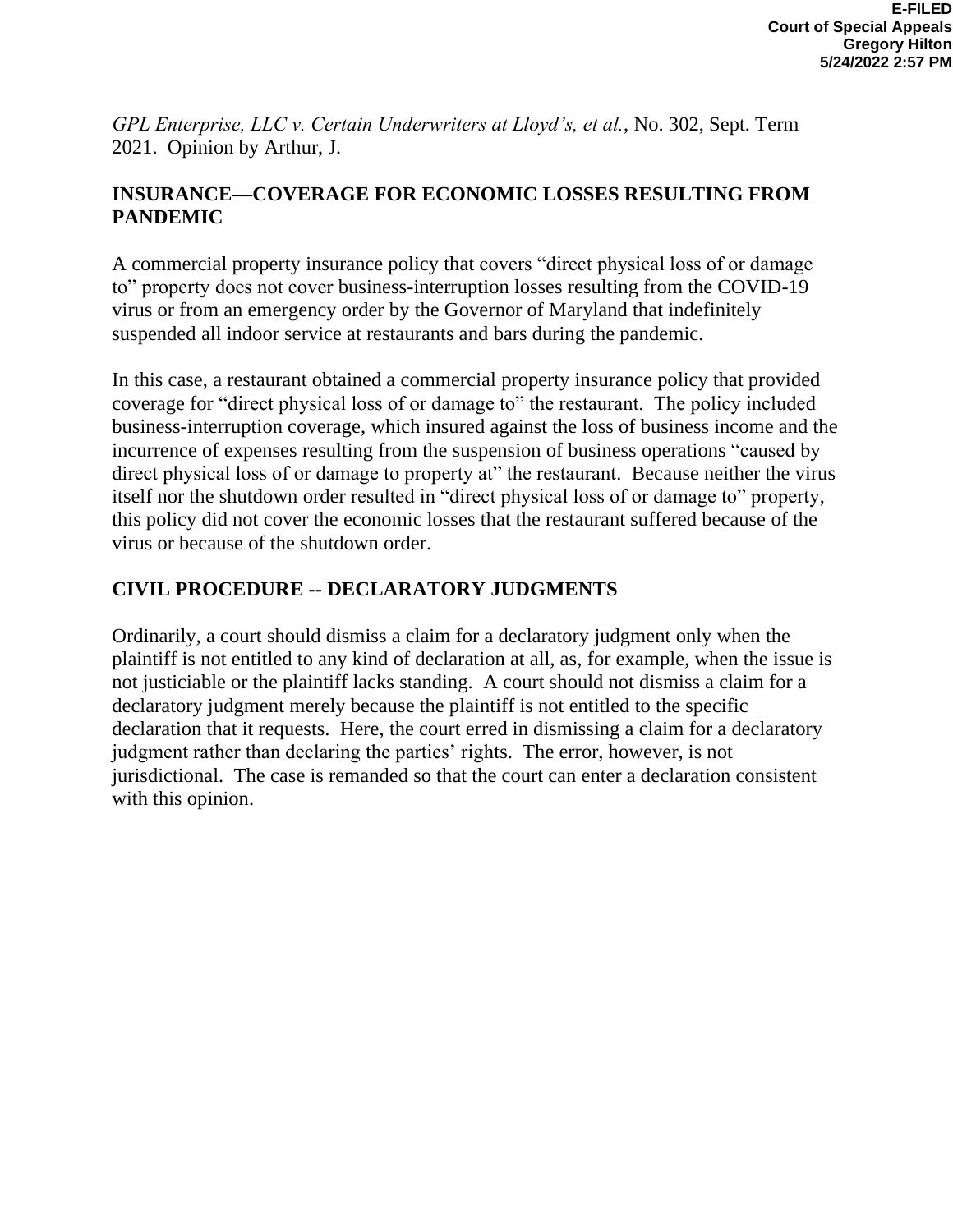Circuit Court for Frederick County Case No. C-10-CV-20-000284

## REPORTED

## IN THE COURT OF SPECIAL APPEALS

## OF MARYLAND

No. 302

September Term, 2021

\_\_\_\_\_\_\_\_\_\_\_\_\_\_\_\_\_\_\_\_\_\_\_\_\_\_\_\_\_\_\_\_\_\_\_

## GPL ENTERPRISE, LLC

v.

CERTAIN UNDERWRITERS AT LLOYD'S, ET AL.

\_\_\_\_\_\_\_\_\_\_\_\_\_\_\_\_\_\_\_\_\_\_\_\_\_\_\_\_\_\_\_\_\_\_\_

Graeff, Arthur, Eyler, James R. (Senior Judge, Specially Assigned),

JJ.

\_\_\_\_\_\_\_\_\_\_\_\_\_\_\_\_\_\_\_\_\_\_\_\_\_\_\_\_\_\_\_\_\_\_\_

\_\_\_\_\_\_\_\_\_\_\_\_\_\_\_\_\_\_\_\_\_\_\_\_\_\_\_\_\_\_\_\_\_\_\_

Opinion by Arthur, J.

Filed: May 24, 2022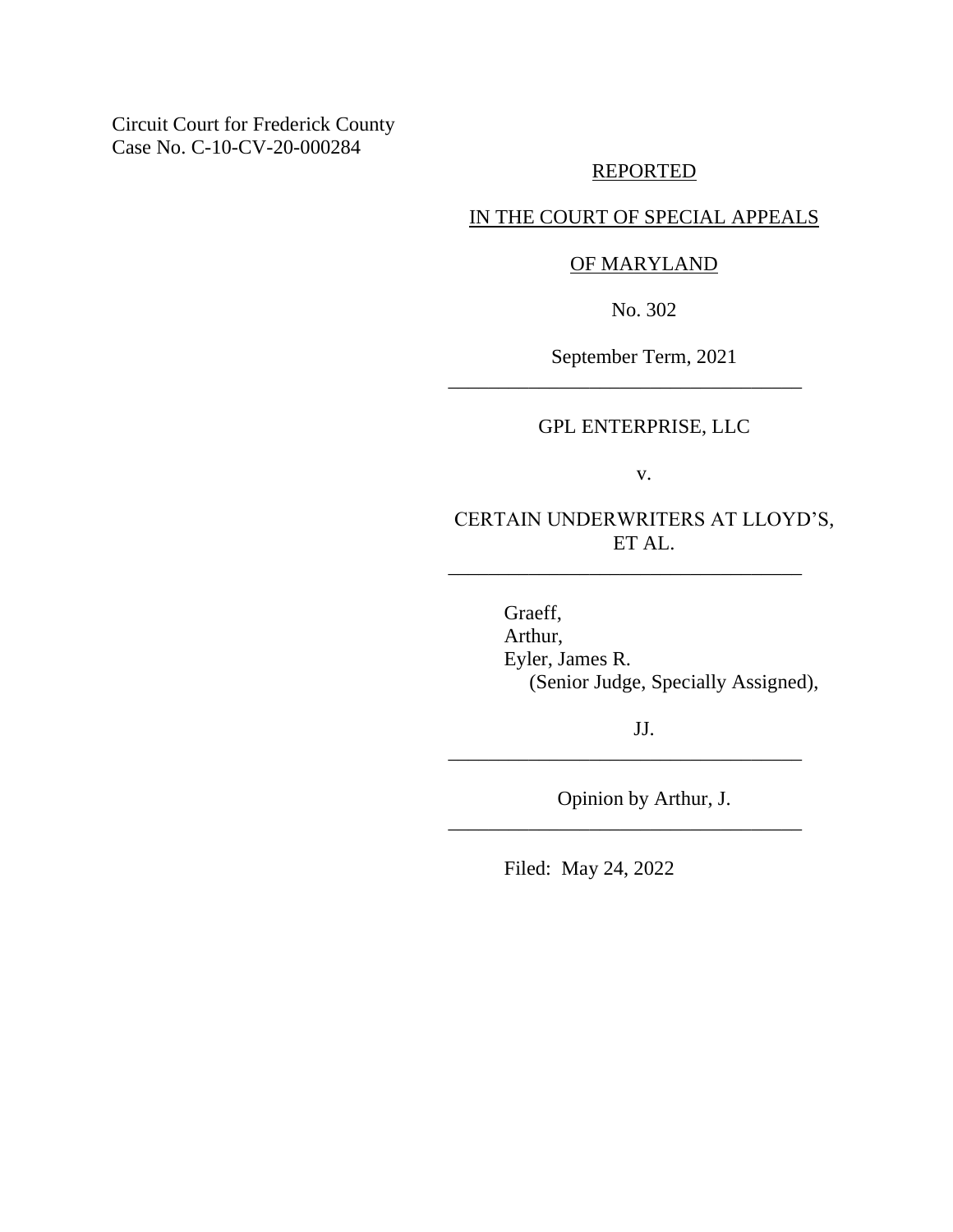A restaurant was ordered to close its business for in-person dining during the early days of the COVID-19 pandemic. The restaurant made a claim against its property insurer, claiming to have suffered business-interruption losses as a result of the shutdown order and the virus. The insurer denied the claim, the restaurant filed suit for damages and declaratory relief, and the Circuit Court for Frederick County concluded that the policy did not cover the restaurant's losses.

We affirm the conclusion that the policy does not cover the restaurant's losses, but we remand the case to the circuit court because it failed to issue a declaratory judgment concerning the parties' rights.

#### **BACKGROUND**

In early 2020, the novel coronavirus, COVID-19, began spreading throughout the United States. On March 11, 2020, the World Health Organization declared that COVID-19 was a pandemic. On March 16, 2020, the Governor of Maryland issued an emergency order that closed all Maryland restaurants and bars indefinitely in response to the pandemic.

Appellant GPL Enterprise, LLC, operates a restaurant known as The Anchor Bar. The Governor's order prohibited GPL from operating its restaurant at full capacity. Although the order permitted GPL to conduct a carry-out business and to deliver orders to customers, GPL found that that option was unviable. GPL incurred significant losses as a result as the Governor's order.

GPL had procured a commercial property insurance policy from a syndicate of underwriters at Lloyd's, the insurance market in London. The policy, which is identical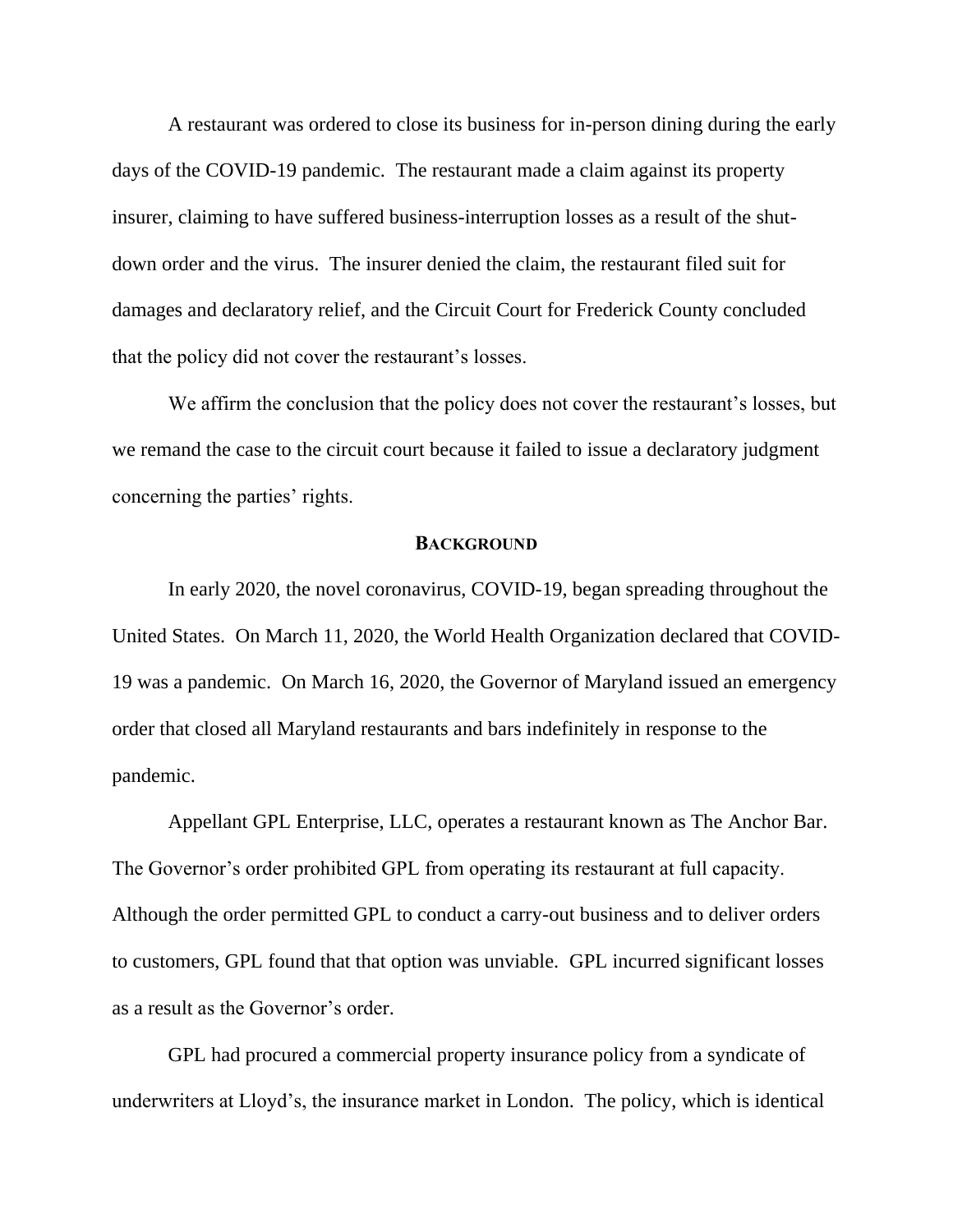in form to policies issued by many other insurers, $<sup>1</sup>$  provides coverage for "direct physical</sup> loss of or damage to Covered Property," which includes GPL's restaurant. The policy includes business-interruption coverage, which insures against the loss of business income and the incurrence of expenses due to the suspension of business operations, provided that the suspension is "caused by direct physical loss of or damage to property at" the restaurant. The policy also includes coverage against the loss of business income and the incurrence of expenses if a civil authority prohibits access to the restaurant as a result of damage to property other than the restaurant, such as an adjacent property.

On March 30, 2020, GPL made a written demand for coverage under its policy. In its demand, GPL asserted that, as a result of the COVID-19 virus and the Governor's order, it had suffered direct physical harm, loss, or damage to its premises. It also asserted a claim for business interruption coverage because of the necessary suspension of operations in response to the Governor's order. It noted that the policy did not contain an exclusion for losses due to a virus or bacteria. Finally, it asserted an additional claim for business interruption coverage on the premise that the Governor's order (an act of a civil authority) had prohibited access to the restaurant.

The underwriters denied the claim. Although the underwriters did not clearly articulate their rationale, they appear to have reasoned that neither the virus nor the Governor's order had caused "direct physical loss of or damage to" GPL's restaurant, a necessary precondition for coverage under the policy. In addition, the underwriters

<sup>&</sup>lt;sup>1</sup> The policy form is identified as CP 00 10 10 12. The form was copyrighted by Insurance Services Office, Inc., in 2011.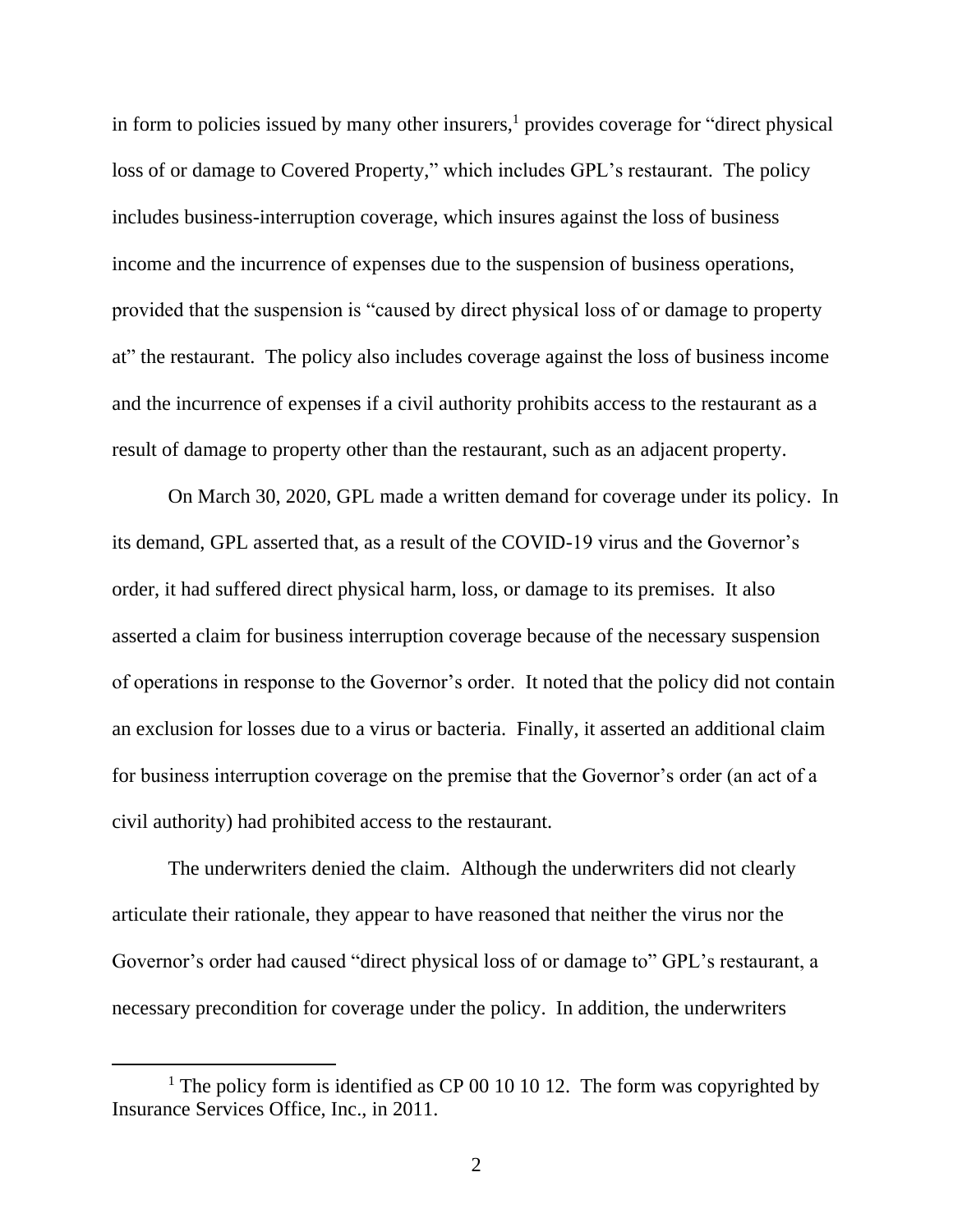asserted the policy did not cover the loss because "there [was] no evidence that . . . business operations [had] been suspended because of a direct physical loss" and "no evidence that there [had] been physical damage to [GPL's] property or to an adjacent property[.]" The underwriters did not address the absence of an exclusion for losses due to a virus or bacteria.

GPL responded by filing a two-count complaint in the Circuit Court for Frederick County. In brief summary, the complaint described the effect of the virus and the Governor's order; recounted that the underwriters had denied coverage on the ground that GPL had not suffered "direct physical loss of or damage to" its property; alleged that the policy terms are ambiguous; invoked the absence of a virus exclusion as evidence of coverage; and cited two, unreported trial court opinions that had found coverage for COVID-related claims. In Count I, GPL alleged breach of contract. In Count II, GPL requested that the court declare the parties' rights under the policy.<sup>2</sup>

The underwriters moved to dismiss the complaint. Among other things, they argued that GPL had suffered economic loss alone, because it had suffered no "direct physical loss of or damage to" its restaurant. They also argued that GPL had no right to business-interruption coverage because the suspension of GPL's operations was not caused by "direct physical loss of or damage to" the restaurant and because the civil

<sup>2</sup> As defendants, GPL named two parties: "Lloyd's of London" and Certain Underwriters at Lloyd's, London, Subscribing to Policy No. DTW01619P00011. "Lloyd's of London" (aka "Lloyd's) is an insurance market; it is not an insurer, it did not insure GPL, and it should not have been named as a defendant. The correct defendants were the underwriters at Lloyd's who subscribed to GPL's policy, Policy No. DTW01619P00011.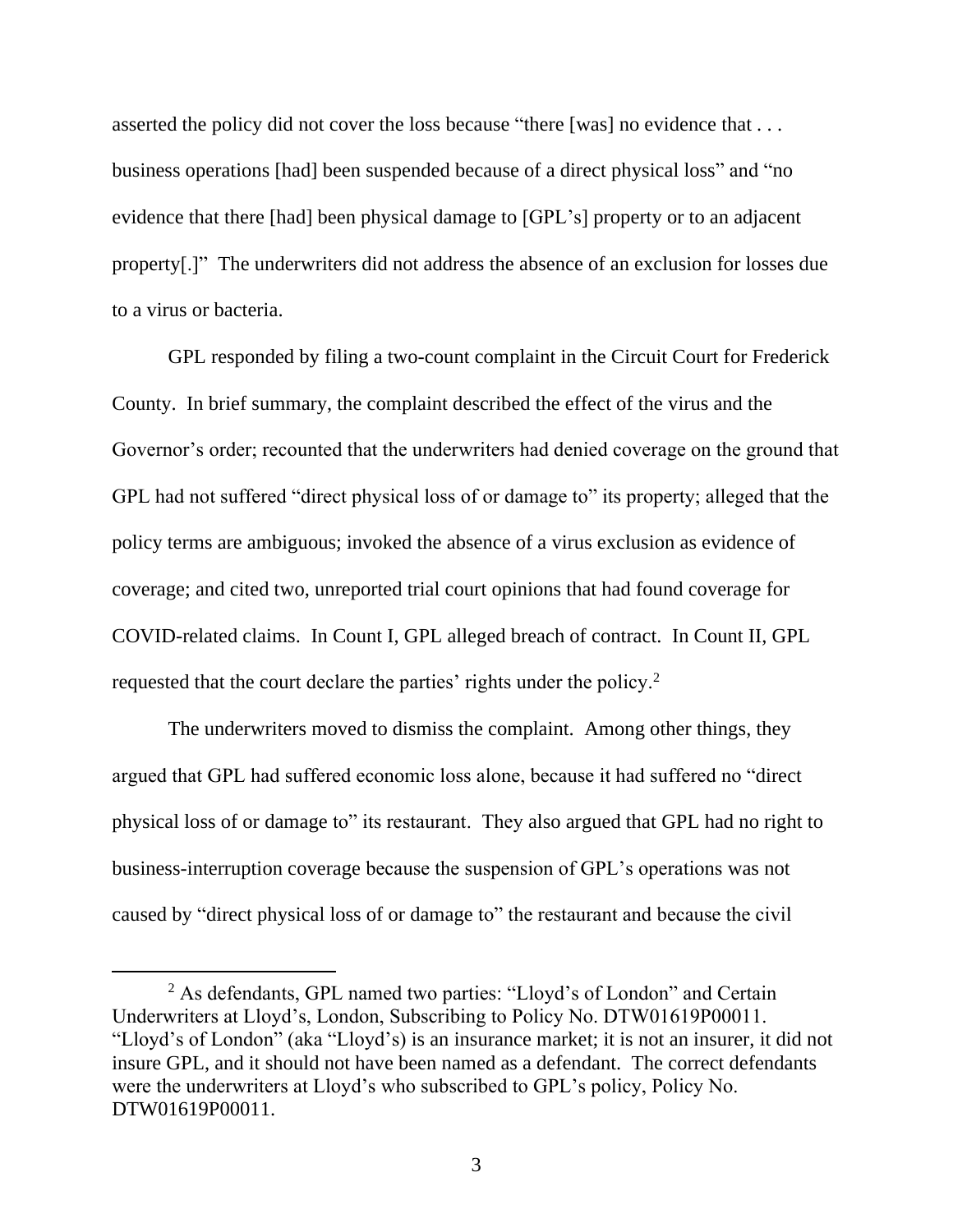authorities had not prohibited access to the restaurant as a result of damage to other nearby property. The underwriters rebuffed GPL's argument that the policy covers damages caused by a virus because it did not contain an exclusion for those damages.

GPL opposed the motion to dismiss. The motion to dismiss included excerpts from the policy (which had already been attached to the complaint) and a three-paragraph affidavit from GPL's managing member. In the affidavit, the managing member authenticated the policy, discussed the effect of the virus and the Governor's order on GPL's income, and described GPL's unsuccessful effort to reopen on a carry-out basis.

A few months later, GPL amended the complaint to allege additional facts in support of its claim for coverage. The amended complaint did not alter the relief requested.

GPL filed what it called a motion for summary judgment at the same time as it filed its amended complaint. The motion incorporated the arguments that GPL had made in response to the underwriters' motion to dismiss. The motion did not include any evidentiary materials, but it did attach a copy of an unreported trial court opinion from North Carolina.

The underwriters moved for summary judgment on the amended complaint. In support of the motion, the underwriters incorporated their motion to dismiss the initial complaint.

After a hearing on April 27, 2021, the circuit court granted the underwriters' motion to dismiss and denied GPL's motion for summary judgment. The court reasoned that GPL did not claim to have suffered physical damage to its property or the loss of its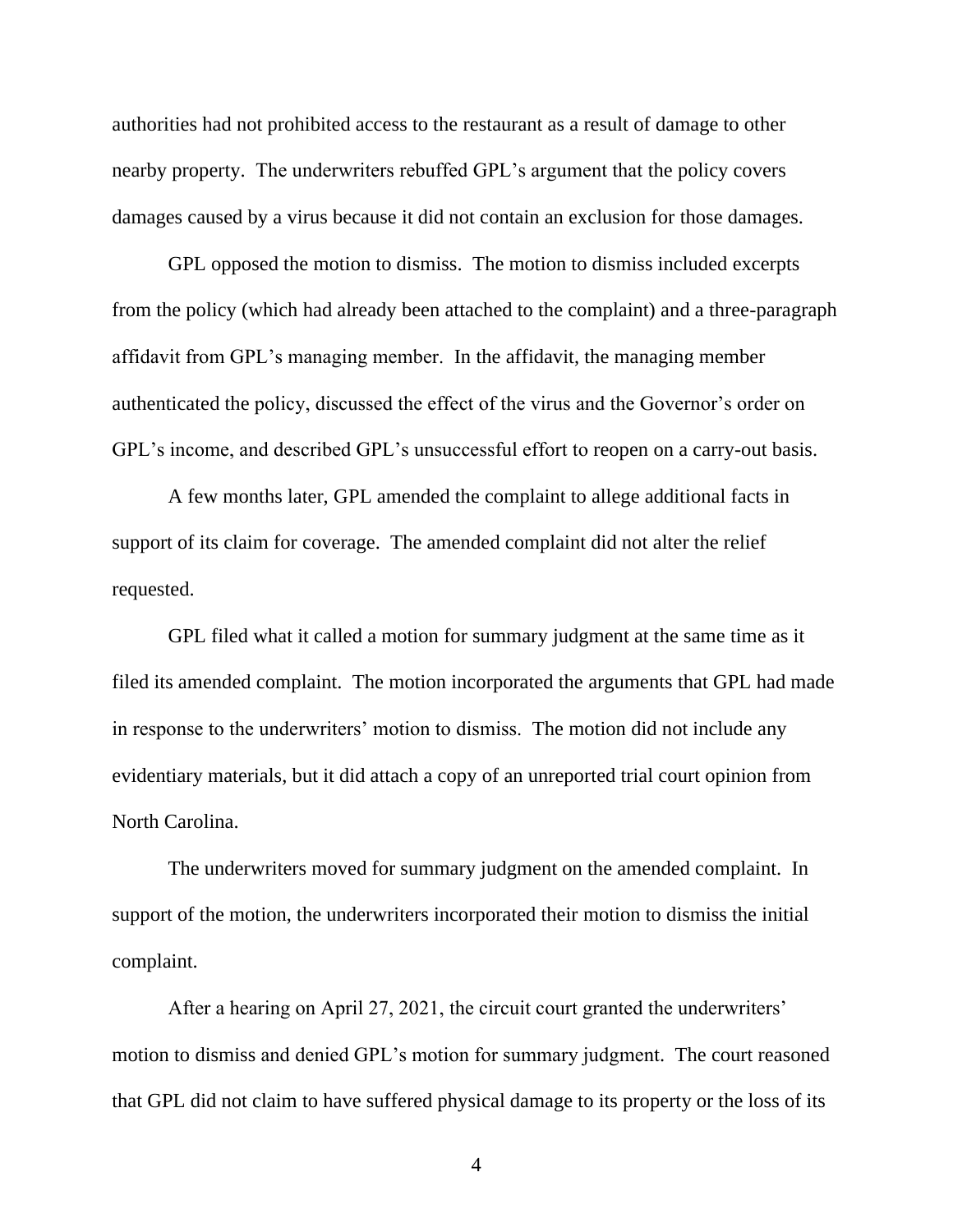property as a result of the virus or the Governor's order.

The court embodied its ruling in a written order, but it did not declare the parties' rights.

GPL noted a timely appeal. It raises one question: Did the circuit court err by

granting the underwriters' motion to dismiss and denying GPL's motion for summary

judgment?

Like the vast majority of courts that have considered the question presented in this case,<sup>3</sup> including every appellate court that has considered the question,<sup>4</sup> we conclude that

<sup>4</sup> *See Verveine Corp. v. Strathmore Ins. Co.*, 184 N.E.3d 1266, 1275 (Mass. 2022) (citing *Uncork & Create LLC v. Cincinnati Ins. Co*., 27 F.4th 926, 930-32 (4th Cir. 2022); *Terry Black's Barbecue Dallas, L.L.C. v. State Auto. Mut. Ins. Co*., 22 F.4th 450, 456-58 (5th Cir. 2022); *10012 Holdings, Inc. v. Sentinel Ins. Co.*, 21 F.4th 216, 221-22 (2d Cir. 2021); *Goodwill Indus. of Cent. Okla., Inc. v. Philadelphia Indem. Ins. Co.,* 21 F.4th 704, 710-12 (10th Cir. 2021); *Sandy Point Dental, P.C. v. Cincinnati Ins. Co.*, 20 F.4th 327, 331-34 (7th Cir. 2021); *Mudpie, Inc. v. Travelers Cas. Ins. Co. of Am*., 15 F.4th 885, 890-93 (9th Cir. 2021); *Santo's Italian Café LLC v. Acuity Ins. Co.*, 15 F.4th 398, 401-06 (6th Cir. 2021); *Gilreath Family & Cosmetic Dentistry, Inc. v. Cincinnati Ins. Co.*, No. 21-11046, 2021 WL 3870697 (11th Cir. Aug. 31, 2021); *Oral Surgeons, P.C. v. Cincinnati Ins. Co*., 2 F.4th 1141, 1143-44 (8th Cir. 2021); *Inns by the Sea v. California Mut. Ins. Co*., 286 Cal.Rptr.3d 576, 585 (Ct. App. 2021); *Sweet Berry Café, Inc. v. Society Ins., Inc*. 2022 IL App (2d) 210088, ¶ 39, \_\_\_ N.E.3d \_\_\_ (Ill. App. Ct. 2022); *Indiana Repertory Theatre v. Cincinnati Cas. Co*., 180 N.E.3d 403, 408-09 (Ind. Ct. App. 2022); *Gavrilides Mgmt. Co. v. Michigan Ins. Co*., \_\_\_ N.W.2d \_\_\_, 2022 WL

<sup>&</sup>lt;sup>3</sup> For a compilation of the cases that have considered this issue before approximately October 27, 2021, see the addendum to the Brief of Amicus Curiae American Property Casualty Insurance Association. For cases decided since that date, see Practical Law Commercial Transactions, *Key COVID-19 Insurance Coverage Cases Tracker (US): 2020 and 2021*, Prac. L. Prac. Note w-024-9391, Westlaw (database updated Jan. 2022); and Practical Law Commercial Transactions, *Key COVID-19 Insurance Coverage Cases Tracker (US): 2022*, Prac. L. Prac. Note w-034-1939, Westlaw (database updated Apr. 2022). Two additional cases, not captured above, are *Verveine Corp. v. Strathmore Ins. Co.*, 184 N.E.3d 1266 (Mass. 2022); and *Estes v. Cincinnati Ins. Co.*, 23 F.4th 695 (6th Cir. 2022).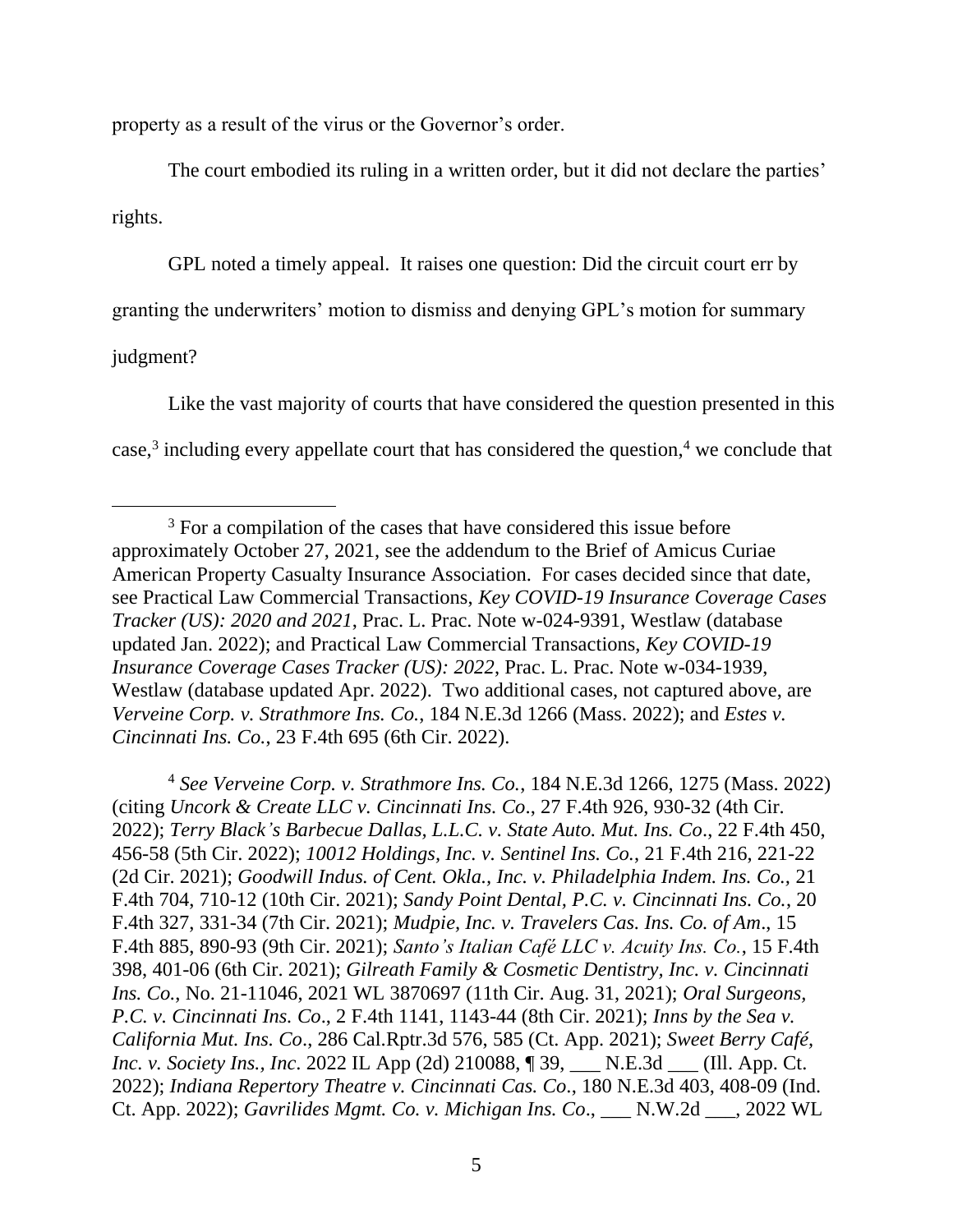the policy at issue affords no coverage for the purely economic losses that GPL suffered in this case. Hence, we shall affirm the dismissal of GPL's claim for breach of contract and the entry of summary judgment against GPL.

Nonetheless, because the court disposed of GPL's claim for a declaratory judgment without declaring the parties' rights as it was required to do, we shall remand the case to the circuit court for the entry of a declaratory judgment consistent with this opinion.

#### **STANDARD OF REVIEW**

When deciding a motion to dismiss a complaint, the court assumes the truth of the complaint's factual allegations and of any reasonable inferences that can be drawn therefrom. *Margolis v. Sandy Spring Bank*, 221 Md. App. 703, 713 (2015). A court, however, need not accept the truth of pure legal conclusions. *Id.* A court should dismiss a complaint for failure to state a claim only if the alleged facts and reasonable inferences would fail to afford relief to the plaintiff. *Id.* We conduct a *de novo* review of the circuit court's decision to grant a motion to dismiss. *Id.*

A court cannot dismiss a claim for a declaratory judgment unless the plaintiffs are not entitled to a declaration of their rights (*Broadwater v. State*, 303 Md. 461, 467 (1985)), as, for example, when the case is not justiciable, when the case is unripe or moot, or when the plaintiff lacks standing. A court may not dismiss a claim for a

<sup>301555 (</sup>Feb. 1, 2022); *Sanzo Enters. LLC v. Erie Ins. Exch.*, 182 N.E.3d 393, 401-03 (Ohio Ct. App. 2021)); *Estes v. Cincinnati Ins. Co.*, 23 F.4th 695, 701 (6th Cir. 2022).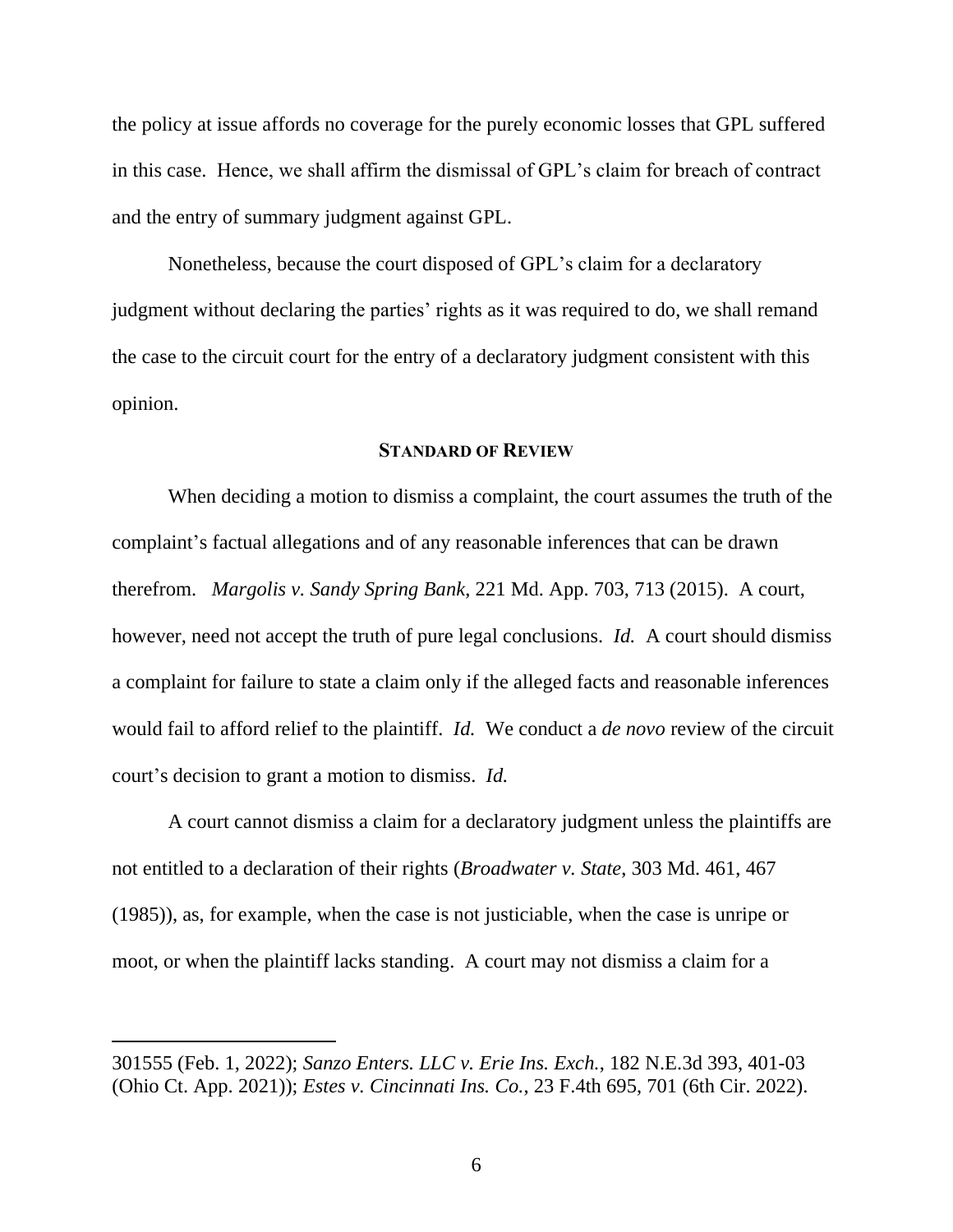declaratory judgment simply because the court disagrees with the declaration that the plaintiffs have requested.

Maryland Rule 2-501(f) permits a court to grant a motion for summary judgment "if the motion and response show that there is no genuine dispute as to any material fact and that the party in whose favor judgment is entered is entitled to judgment as a matter of law." The issue of whether a trial court properly granted summary judgment is a question of law. *Butler v. S & S P'ship*, 435 Md. 635, 665 (2013) (citing *D'Aoust v. Diamond*, 424 Md. 549, 574 (2012)). This Court conducts a *de novo* review to determine whether the circuit court's conclusions were legally correct. *D'Aoust v. Diamond*, 424 Md. at 574.

### **DISCUSSION**

## **I. The Interpretation of the Policy**

#### **A. The Interpretation of Insurance Policies**

In determining the rights of the insured and the obligations of the insurer under

an insurance contract, we apply the following well-established principles:

We construe an insurance policy according to contract principles. Maryland follows the objective law of contract interpretation. Thus, the written language embodying the terms of an agreement will govern the rights and liabilities of the parties, irrespective of the intent of the parties at the time they entered into the contract. When the clear language of a contract is unambiguous, the court will give effect to its plain, ordinary, and usual meaning, taking into account the context in which it is used. Unless there is an indication that the parties intended to use words in the policy in a technical sense, they must be accorded their customary, ordinary, and accepted meaning. Although Maryland does not follow the rule that insurance contracts should be construed against the insurer as a matter of course, any ambiguity will be construed liberally in favor of the insured and against the insurer as drafter of the instrument.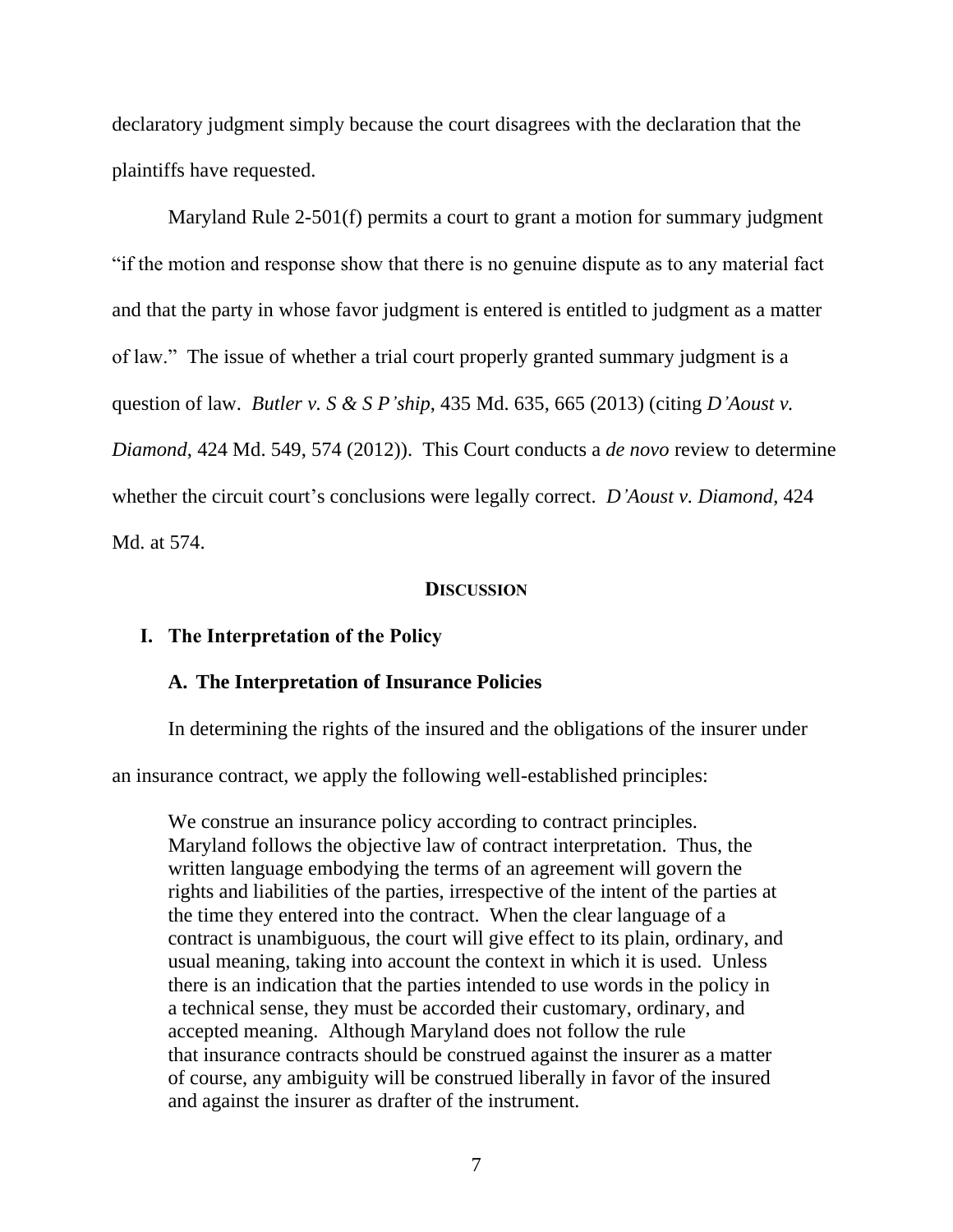*Pennsylvania Nat'l Mut. Cas. Ins. Co. v. Jeffers*, 244 Md. App. 471, 498-99 (citing *Maryland Cas. Co. v. Blackstone Int'l Ltd.*, 442 Md. 685, 694-95 (2015)), *cert. denied*, 468 Md. 549 (2020).

A term in an insurance policy is considered ambiguous if, when read by a reasonably prudent layperson, the language is susceptible of more than one meaning. *United Servs. Auto. Ass'n v. Riley*, 393 Md. 55, 80 (2006). A contract is not ambiguous merely because the parties do not agree on its meaning. *Fultz v. Shaffer*, 111 Md. App. 278, 299 (1996).

#### **B. The Policy Language: Direct Physical Loss of or Damage to Property**

The policy at issue in this case is a commercial property insurance policy. The main purpose of such a policy is to insure the property that the insured uses in its business against direct physical loss or damage as a result (for example) of a fire, an earthquake, a tornado, an ice storm, a hail storm, a meteor strike, theft, vandalism, etc.

The policy in this case includes business-interruption coverage for the loss of business income and the incurrence of additional expenses in case of direct physical loss of or damage to insured property. Thus, for example, the policy might cover the loss of income that GPL suffered if it were unable to operate its restaurant because of fire damage, as well as the additional expenses that GPL incurred in renting new space and buying new equipment and inventory.

The policy also includes business-interruption coverage for the loss of business income and the incurrence of additional expenses in case a civil authority prohibits access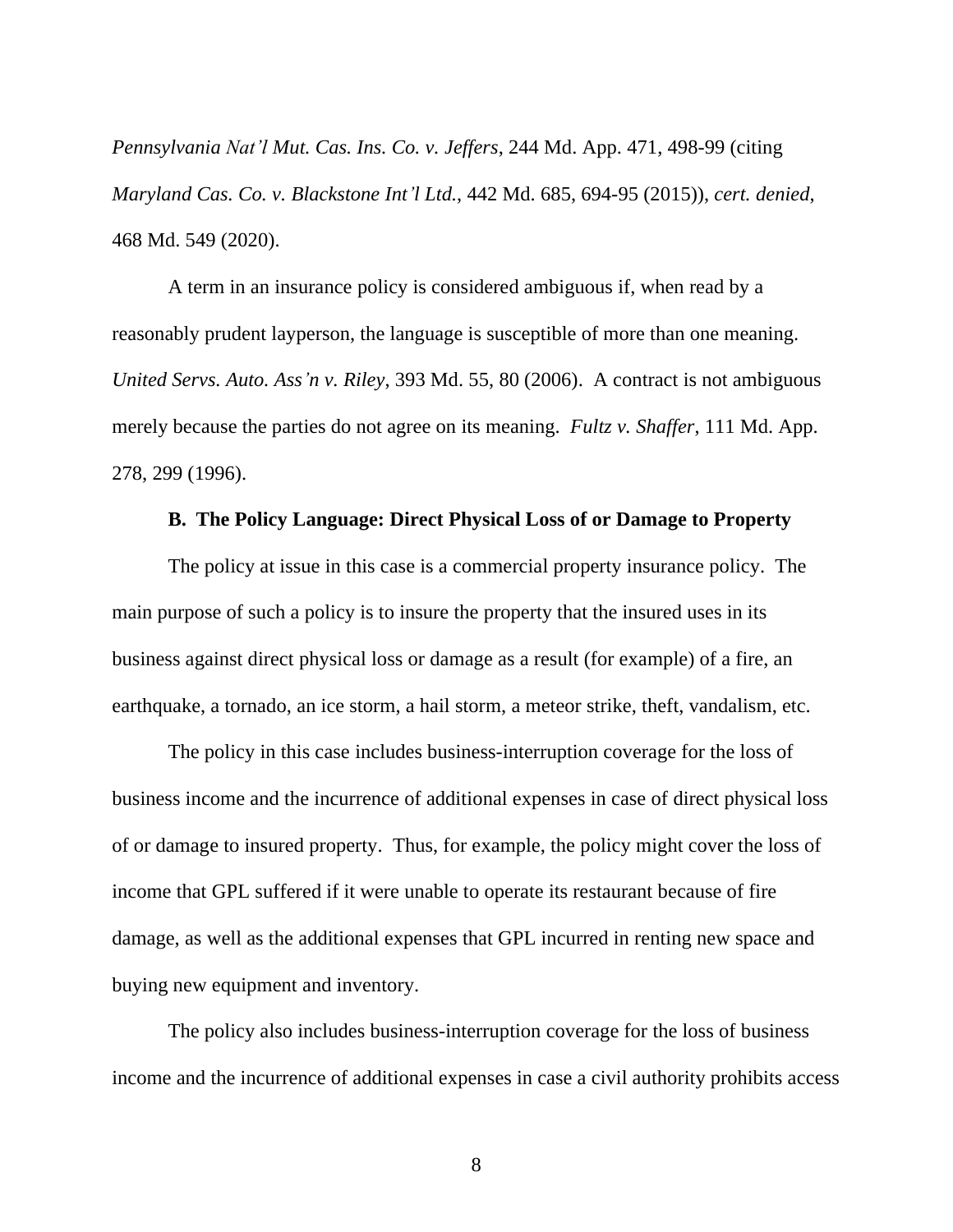to the insured's business as a result of damage to surrounding property or dangerous physical conditions resulting from that damage. Thus, for example, the policy might cover the loss of income that GPL might suffer if the authorities prohibited customers from accessing its restaurant because of a fire at an adjacent structure.

The linchpin of the policy is the insuring agreement. Subject to the terms, conditions, and exclusions in the policy, the insuring agreement obligates the underwriters to "pay for *direct physical loss of or damage to* Covered Property at the premises described in the Declarations," which includes GPL's restaurant. (Emphasis added.) The central question in this case involves the meaning of the phrase "direct physical loss of or damage to" property. More specifically, the central question is whether the Governor's order or the COVID-19 virus resulted in "direct physical loss of or damage to" GPL's property.

No Maryland appellate court has decided this specific question, but hundreds of courts throughout the United States have decided it in interpreting policies that are substantially identical to the policy in this case. Although the policies do not define the operative terms, those courts have held, almost unanimously, that the phrase "physical loss of or damage to" property is unambiguous and that the policies afford no coverage in circumstances such as those of this case.<sup>5</sup>

<sup>5</sup> *See* notes 3 and 4, above. "[T]he modifier 'direct physical' applies to both 'loss' and 'damage.'" *Bel Air Auto Auction, Inc. v. Great Northern Ins. Co.*, 534 F. Supp. 3d 492, 504 (D. Md. 2021) (citing *AFLAC, Inc. v. Chubb & Sons, Inc.*, 581 S.E.2d 317, 319 (Ga. Ct. App. 2003); *Ward Gen. Ins. Servs., Inc. v. Emp'rs Fire Ins. Co.*, 7 Cal.Rptr.3d 844, 849 (Ct. App. 2003); *Phila. Parking Auth. v. Fed. Ins. Co.*, 385 F. Supp. 2d 280, 287-88 (S.D.N.Y. 2005)).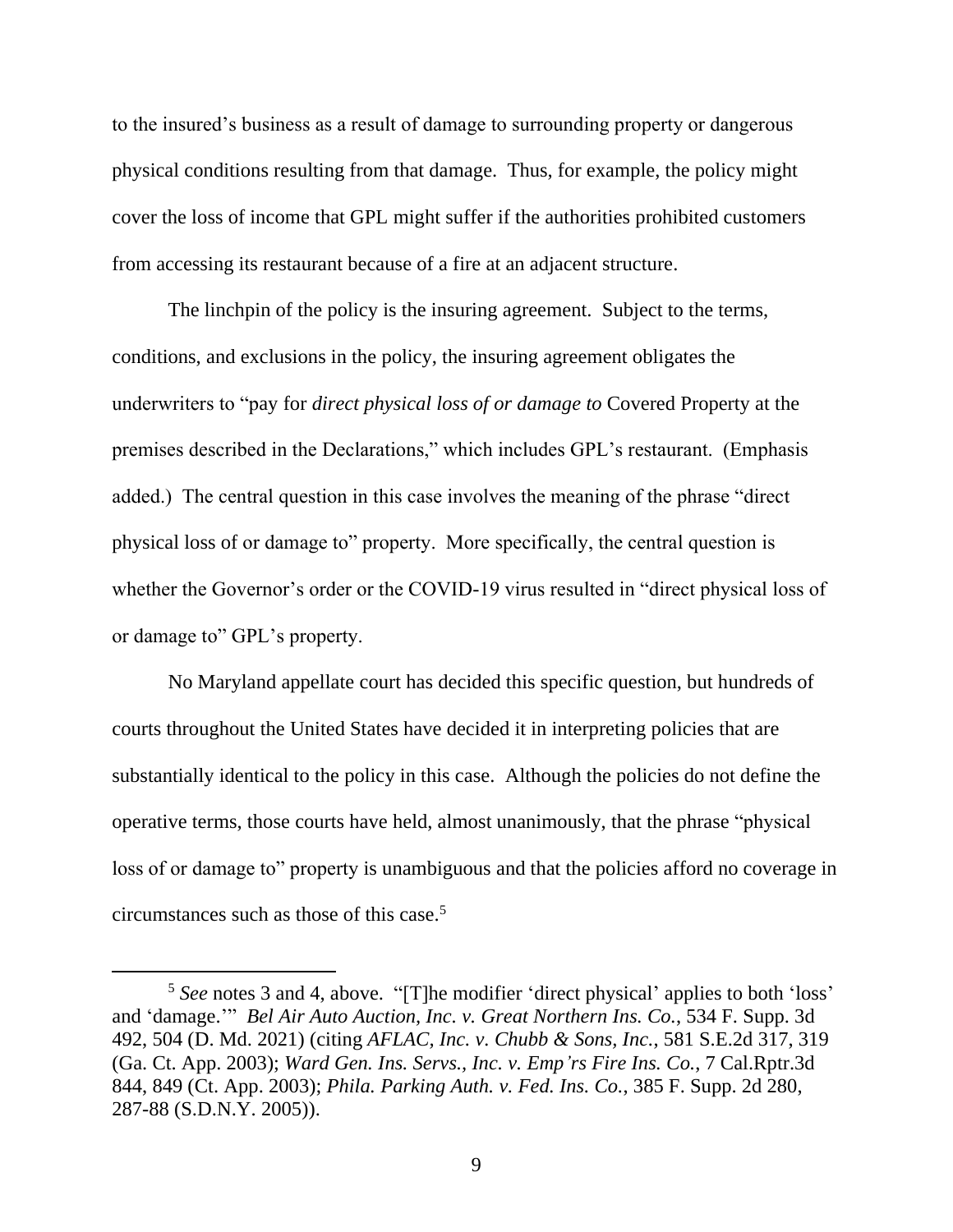For example, in a case involving identical policy language and coverage claims like those in this case, United States District Judge Ellen Lipton Hollander, formerly of this Court, wrote that "[t]he inclusion of the modifier 'physical' in the phrase 'physical loss or damage' unambiguously requires some form of material alteration to the property that has experienced 'loss or damage.'" *Cordish Cos., Inc. v. Affiliated FM Ins. Co*., \_\_\_ F. Supp. 3d \_\_\_, 2021 WL 5448740, at \*13 (D. Md. Nov. 22, 2021); *accord Hamilton Jewelry, LLC v. Twin City Fire Ins. Co*., 560 F. Supp. 3d 956, 967 (D. Md. 2021) ("'direct physical loss or damage' to property requires some showing of actual or tangible harm to or intrusion on the property itself'") (quoting *Promotional Headwear Int'l v. Cincinnati Ins. Co.*, 504 F. Supp. 3d 1191, 1200 (D. Kan. 2020)); *Bel Air Auto Auction Inc. v. Great Northern Ins. Co*., 534 F. Supp. 3d 492, 504 (D. Md. 2021) (asserting that courts have "overwhelming[ly] held that the phrase [direct physical loss of or damage to property] requires tangible, physical losses to property, or, at the very least, permanent dispossession of the property rendered unfit or uninhabitable by physical forces"). "Economic loss alone is not sufficient to trigger coverage" under this policy form; "physical alteration to the property is necessary. *Cordish Cos., Inc. v. Affiliated FM Ins. Co*., \_\_\_ F. Supp. 3d \_\_\_, 2021 WL 5448740, at \*14 (citing 10A Steven Plitt et al., *Couch on Insurance* § 148.46 (3d ed. 2021)).

Furthermore, "[t]he term 'physical," as used in the policy, "'clearly indicates that the damage must affect the good itself, rather than the [insured's] use of that good.'" *Cordish Cos., Inc. v. Affiliated FM Ins. Co*., \_\_\_ F. Supp. 3d \_\_\_, 2021 WL 5448740, at \*14 (quoting *M Consulting and Export, LLC v. Travelers Cas. Ins. Co.*, 2 F. Supp. 3d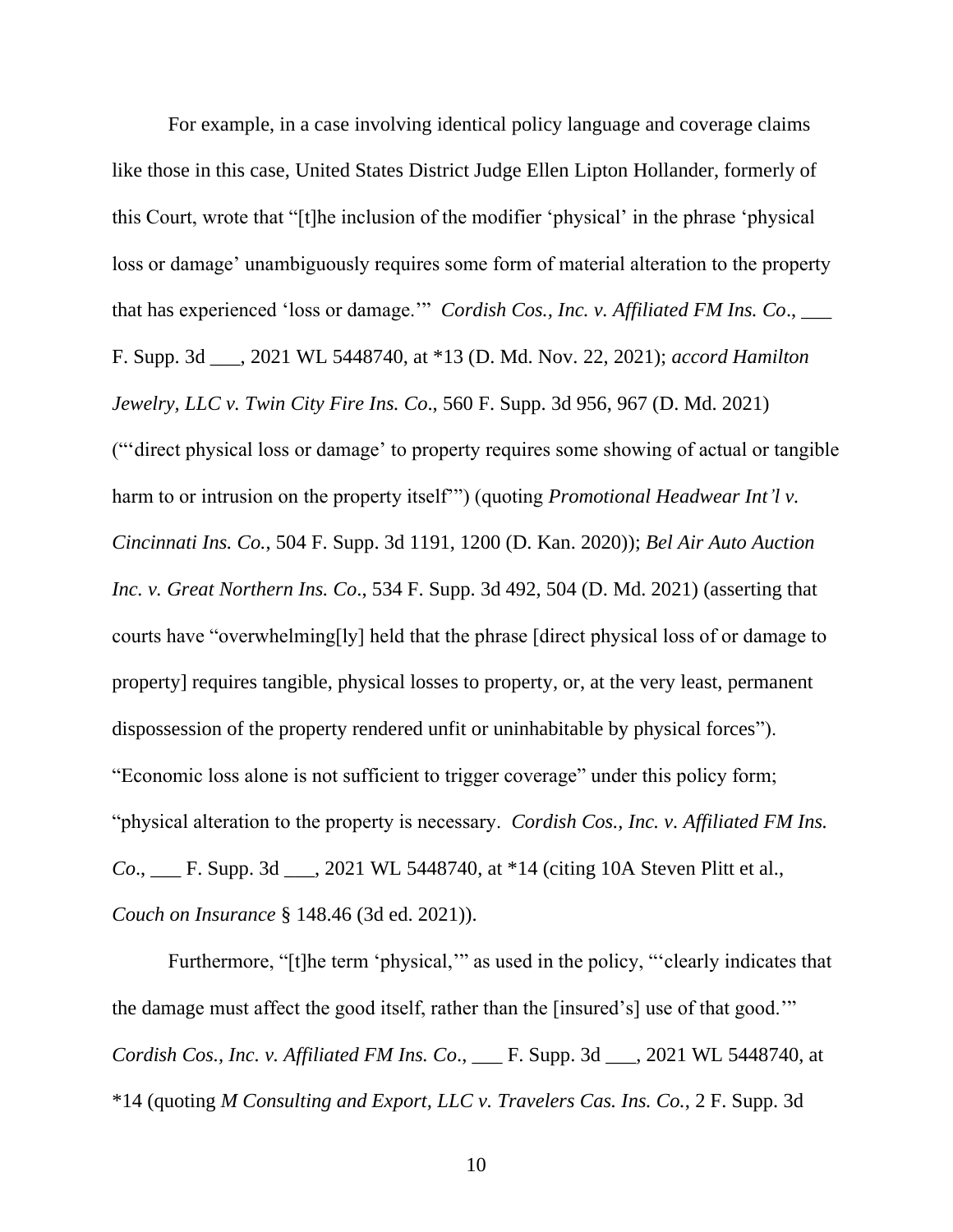730, 736 (D. Md. 2014)). The requirement of *physical* loss or damage "'is widely held to exclude alleged losses that are intangible and incorporeal, and, thereby, to preclude any claim against the property insurer when the insured merely suffers a detrimental economic impact unaccompanied by a distinct, demonstrable, physical alteration of the property.'" *Id*. (quoting *Hartford Ins. Co. v. Mississippi Valley Gas Co*., 181 F. App'x 465, 470 (5th Cir. 2006)); *accord Verveine Corp. v. Strathmore Ins. Co.*, 184 N.E.3d 1266, 1275 (Mass. 2022) (collecting numerous authorities for the proposition that "[e]very appellate court that has been asked to review COVID-19 insurance claims has agreed with this definition for this language or its equivalent"). Thus, "'direct physical loss or damage to property does not include loss of use unrelated to tangible, physical damage.'" *Cordish Cos., Inc. v. Affiliated FM Ins. Co*., \_\_\_ F. Supp. 3d \_\_\_, 2021 WL 5448740, at \*14 (quoting *Bel Air Auto Auction Inc. v. Great Northern Ins. Co*., 534 F. Supp. 3d at 503).

In this case, the Governor's order "did not create a direct physical loss of property or direct physical damage to it." *Santo's Italian Café LLC v. Acuity Ins. Co.*, 15 F.4th 398, 402 (6th Cir. 2021). Unlike a fire or an earthquake, the order had no tangible, physical impact on GPL's restaurant or on the property inside the restaurant. *See id.* The order "simply prohibited one use of the property." *Id.* The physical condition of the insured property was exactly the same the day after the Governor issued the order as it was the day before. GPL lost one use of its property as the result of a legal prohibition on that use, not because of any "'actual or tangible harm to or intrusion on the property itself.'" *Hamilton Jewelry, LLC v. Twin City Fire Ins. Co*., 560 F. Supp. 3d at 967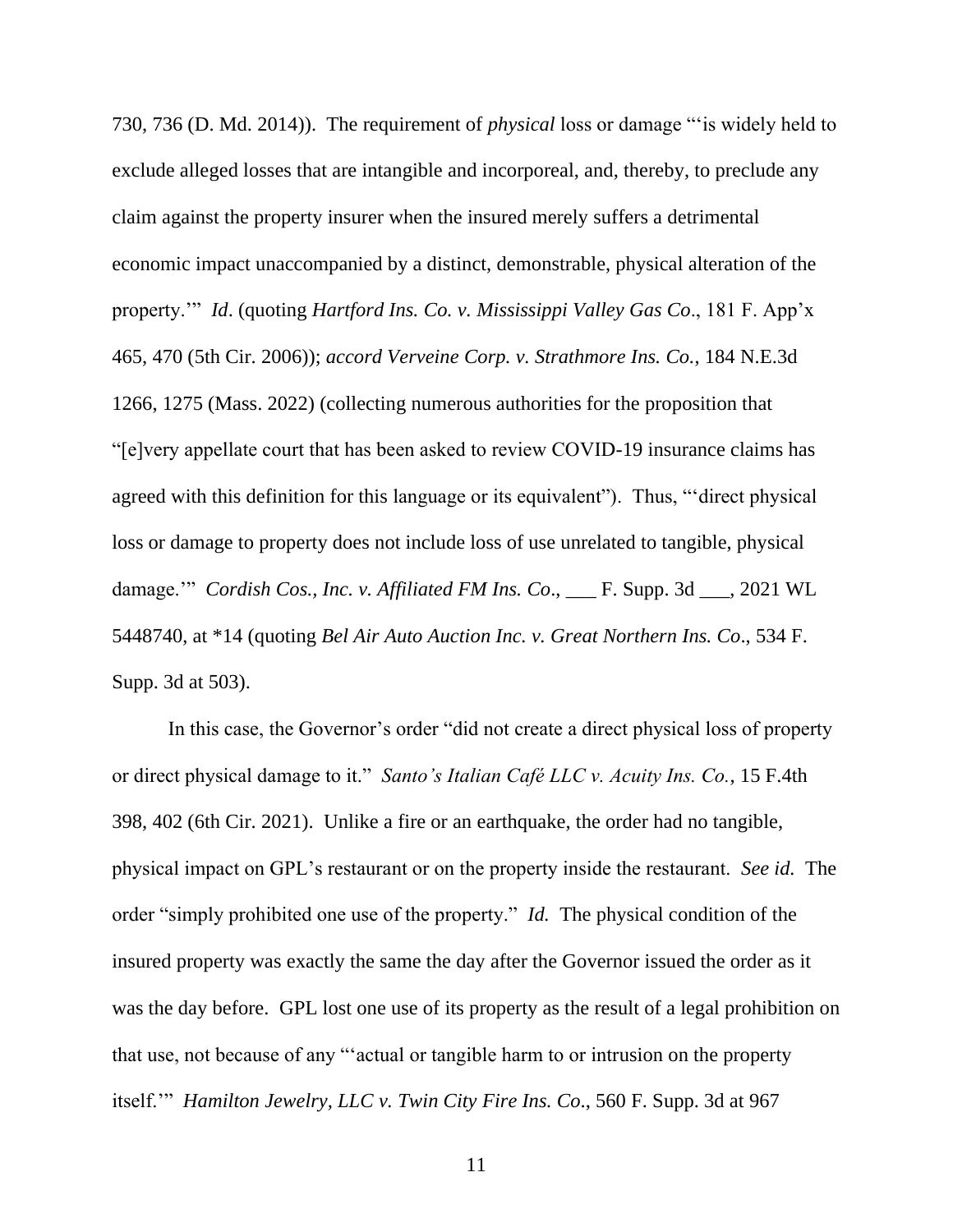(quoting *Promotional Headwear Int'l v. Cincinnati Ins. Co.*, 504 F. Supp. 3d at 1200). As a matter of law, therefore, the Governor's order did not cause "direct physical loss of or damage to" GPL's property.

As the United States Court of Appeals for the Sixth Circuit has explained, the effect of the shut-down order was to "temporarily rezone[] all restaurants in the State solely for takeout dining." *Santo's Italian Café LLC v. Acuity Ins. Co.*, 15 F.4th at 402. But "[e]ven as restaurant owners no doubt would suffer from such a decision and no doubt would have reason to object to it, the government regulation would not create a direct physical loss of property." *Id.* "A loss of use simply is not the same as a physical loss." *Id.* Similarly, "[a] mere loss of use of property is not 'physical damage' within the meaning of Maryland law." *Bel Air Auto Auction, Inc. v. Great Northern Ins. Co.*, 534 F. Supp. 3d at 509. GPL cannot invoke the Governor's shut-down order as a basis to trigger coverage under its policy.

Nor has GPL alleged facts sufficient to establish that the COVID-19 virus somehow physically altered the structure of the restaurant so as to trigger coverage under the policy. "'Although the Virus can harm humans, it does not physically alter structures and therefore does not result in coverable property loss or damage.'" *Cordish Cos., Inc. v. Affiliated FM Ins. Co*., \_\_\_ F. Supp. 3d \_\_\_, 2021 WL 5448740, at \*16 (quoting *Ralph Lauren Corp. v. Factory Mut. Ins. Co.*, 2021 WL 1904739, at \*3 n.6 (D.N.J. May 12, 2021)); *see also Verveine Corp. v. Strathmore Ins. Co.*, 184 N.E.3d at 1276 (stating that, "[a]lthough caused, in some sense, by the physical properties of the virus, the suspension of business at the restaurants was not in any way attributable to a direct physical effect on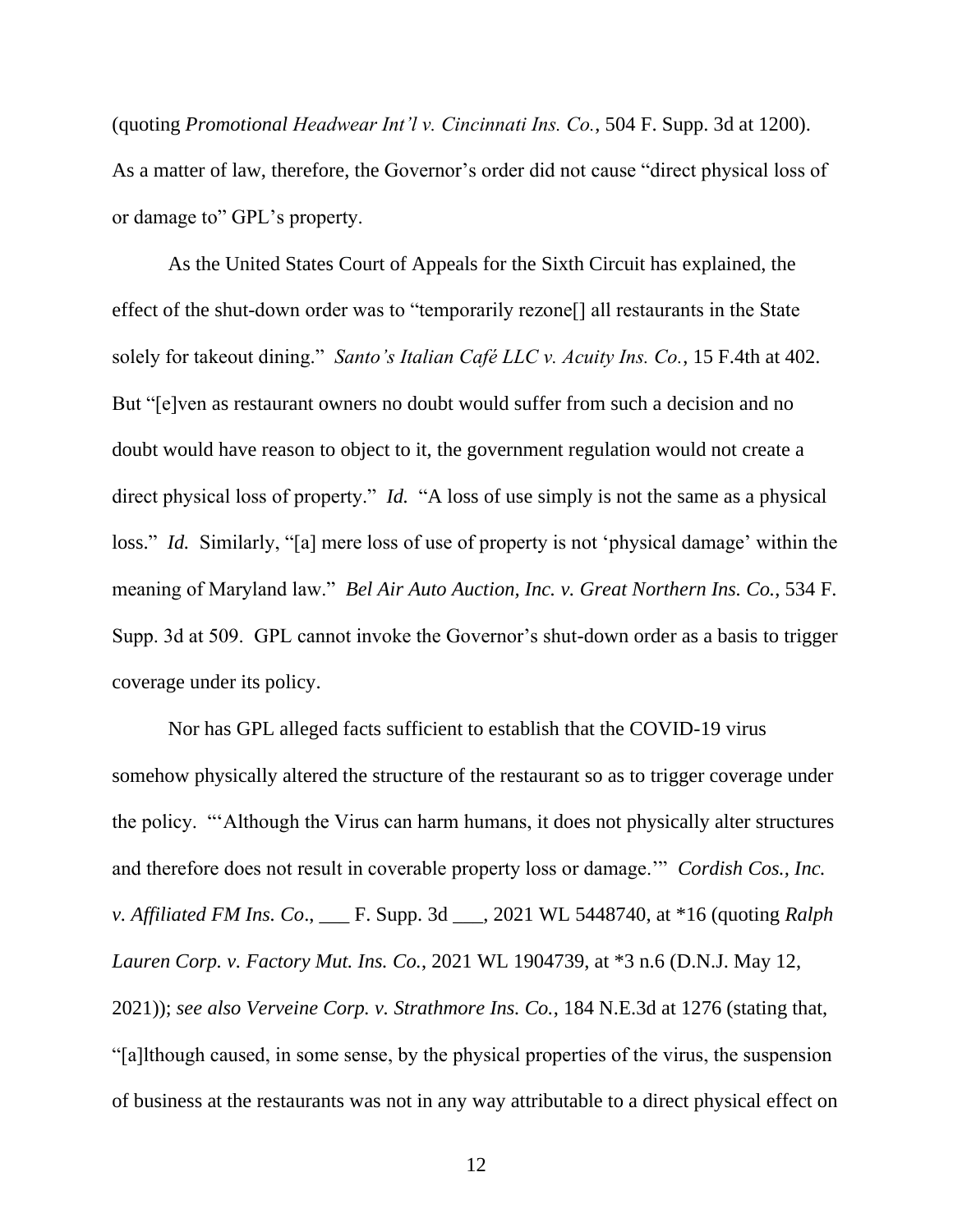the plaintiffs' property that can be described as loss or damage"). The "[e]vanescent presence of a harmful airborne substance that will quickly dissipate on its own, or surface-level contamination that can be removed by simple cleaning, does not physically alter or affect property." *Verveine Corp. v. Strathmore Ins. Co.*, 184 N.E.3d at 1276 (citing *Santo's Italian Café LLC v. Acuity Ins. Co.*, 15 F.4th at 403-04). A court is not required to accept the truth of a factually-unsupported legal conclusion to the contrary. *See*, *e.g*., *Margolis v. Sandy Spring Bank*, 221 Md. App. at 713.

GPL relies on a handful of *nisi prius* decisions in which the courts have allowed a claim like GPL's to proceed. Those cases are, in the words of Judge Paul W. Grimm of the United District Court for the District of Maryland, "clear outliers that do not meaningfully weigh against the overwhelming authority that supports the conclusion that 'direct physical loss or direct physical damage' requires a showing of 'actual or tangible harm to or intrusion on the property itself.'" *Hamilton Jewelry, LLC v. Twin City Fire Ins. Co.*, 560 F. Supp. 3d at 968 (footnotes omitted) (quoting *Promotional Headwear Int'l v. Cincinnati Ins. Co.*, 504 F. Supp. 3d at 1201-02). We decline to follow the cases on which GPL relies.

## **C. Business-Interruption Coverage**

Other terms in the policy reinforce the conclusion that GPL did not suffer a direct physical loss of property or damage to its property. *See Santo's Italian Café LLC v. Acuity Ins. Co.*, 15 F.4th at 402. The business-interruption coverage, on which GPL seeks to recover, states that the underwriters will pay for the actual loss of business income that GPL sustains due to the necessary suspension of its operations during the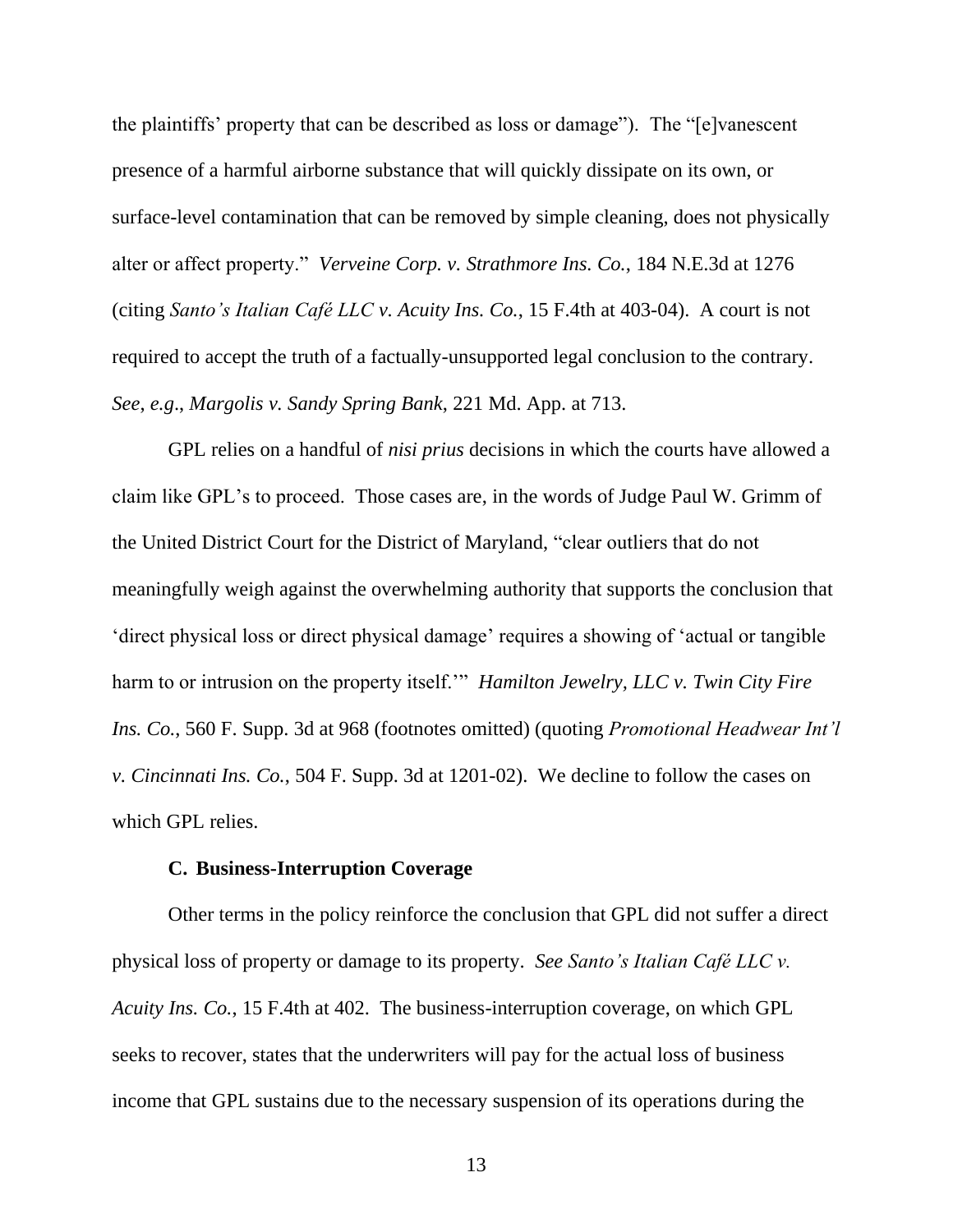"period of restoration." For purposes of lost business income, the policy defines the "period of restoration" as the period of time that begins "72 hours after the time of direct physical loss or damage" and ends when "the property should be repaired, rebuilt or replaced with reasonable speed and similar quality" or "when business is resumed at a new permanent location," whichever comes first.

This policy language assumes that a covered loss can be remedied by repairing, rebuilding, or replacing the lost or damaged property or by relocating the insured's business to a new location. *Santo's Italian Café LLC v. Acuity Ins. Co.*, 15 F.4th at 403. Thus, the language "clearly implies that the property has not experienced physical loss or damage in the first place unless there needs to be active repair or remediation measures to correct the claimed damage or the business must move to a new location." *Verveine Corp. v. Strathmore Ins. Co.*, 184 N.E.3d at 1275. In this case, however, GPL could not alleviate the deleterious effect of the virus or of the Governor's order by repairing, rebuilding, or replacing its restaurant or by relocating its operations. *Santo's Italian Café LLC v. Acuity Ins. Co.*, 15 F.4th at 403. No repair, reconstruction, or replacement and no relocation could effectuate a return to in-person dining at GPL's restaurant while the Governor's order was in effect.Because GPL had nothing to repair, rebuild, replace, or relocate, it follows that GPL suffered no direct physical loss of or damage to property. *Id.*

#### **D. Civil Authority Coverage**

GPL argues that the civil authority coverage obligates the underwriters to cover its losses. It is obvious from the language of the policy that the coverage does not apply.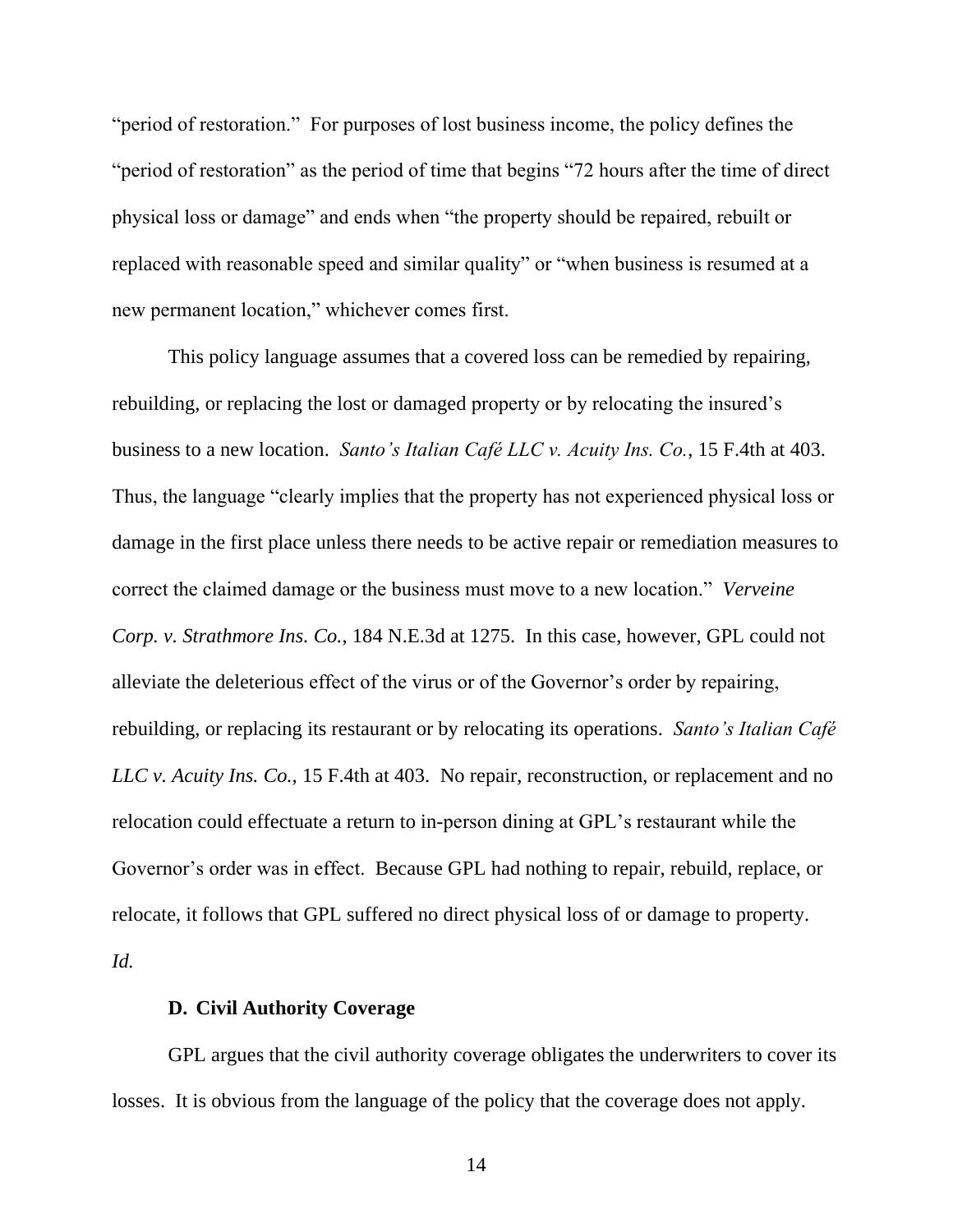In general, the civil authority coverage applies when the authorities have prohibited access to the insured's premises because of damage to nearby property. Thus, a necessary condition of that coverage is that the authorities are responding to dangerous physical conditions or securing their unimpeded access to the damaged property (as, for example, when firefighters are fighting a fire or the fire marshal is investigating the cause of a fire). GPL, however, does not allege that its losses occurred because the civil authorities prohibited access to its restaurant in order to respond to dangerous conditions at a damaged property in the vicinity or to secure unimpeded access to the damaged property. Therefore, GPL has no right to coverage under this policy provision.

## **E. Direct Physical Loss as Distinct from Direct Physical Damage**

GPL cites a number of cases that hold that an insured may suffer direct physical loss even in the absence of physical damage to its property, provided that the property is rendered unhabitable or unusable because of some form of physical contamination. For example, GPL cites the leading case of *Western Fire Insurance Co. v. First Presbyterian Church*, 437 P.2d 52, 55 (Colo. 1968), where the insured's church became uninhabitable and highly dangerous to use because of the seepage of large quantities of gasoline into the soil beneath it. Although the structure itself may have been undamaged, the Colorado court concluded that the insured had established a direct physical loss, which the policy covered. *Id.*<sup>6</sup>

<sup>6</sup> Another, similar case is *TRAVCO Ins. Co. v. Ward*, 715 F. Supp. 2d 699, 708-10 (E.D. Va. 2010), in which the court found that the insured had suffered direct physical loss because his house was allegedly rendered uninhabitable by toxic gases released from defective drywall. Yet another frequently-cited case on the subject is *Port Authority of*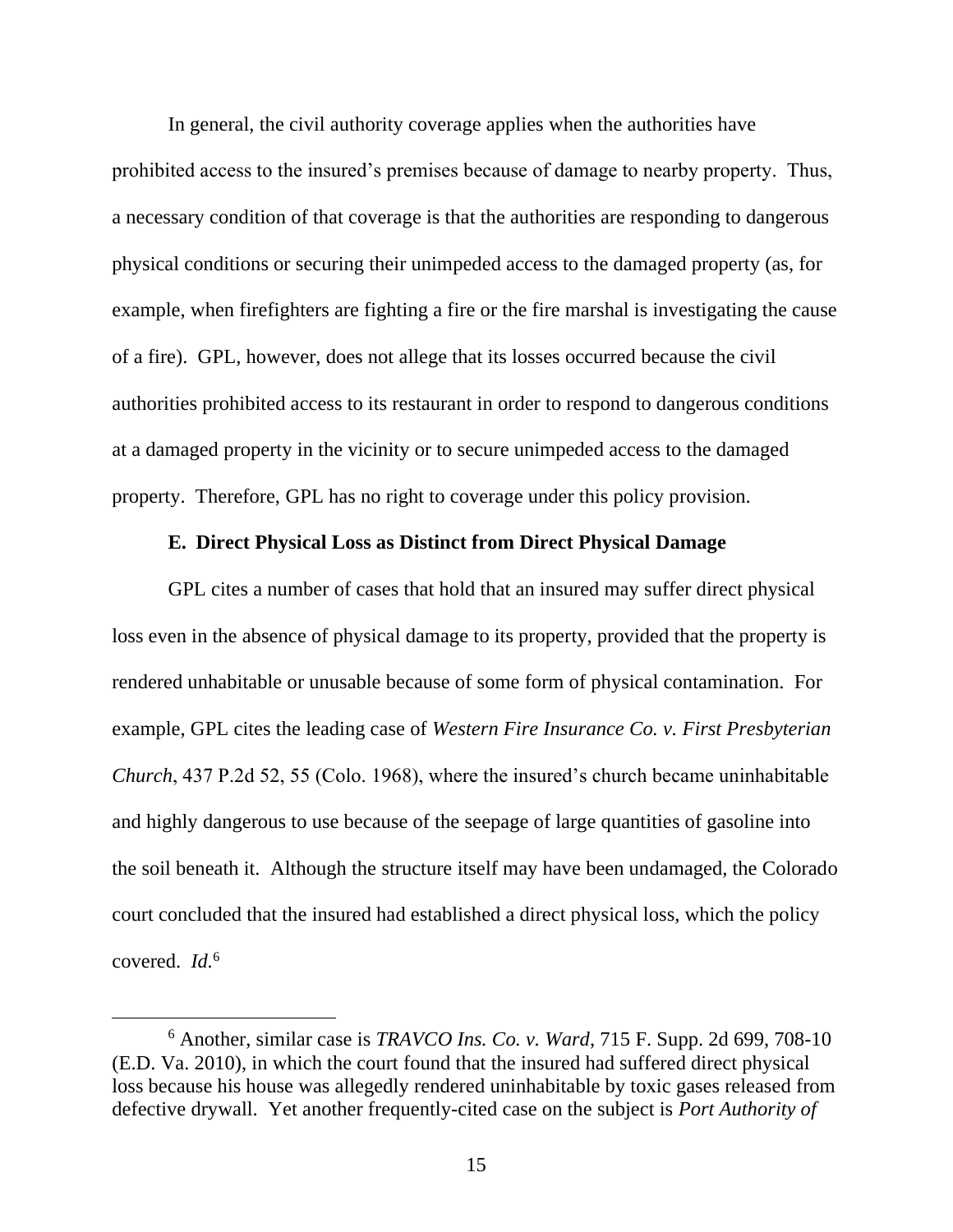This case is not quite the same. Here, GPL's restaurant did not become unusable for in-person dining because of the harmful effects of a noxious gas or of some physical form of physical contamination; it became unusable for in-person dining because the Governor entered an order prohibiting in-person dining. Moreover, unlike the gasoline vapors that contaminated the church, the virus itself did not render GPL's restaurant unsafe and unusable for any and all purposes whatsoever. GPL could and even did put the property to other uses, including operating a carry-out business. GPL opted not to put the property to that use because it was unprofitable, not because the property was uninhabitable.

### **F. Loss of Use as "Direct Physical Loss"**

In a variant of its argument concerning the difference between "direct physical loss" and "direct physical damage," GPL argues that "loss" must mean something other than "damage," or else "loss" would be superfluous. GPL cites an unreported opinion, which has since been reversed on appeal, $\frac{7}{7}$  for the proposition that "direct physical loss"

*N.Y. and N.J. v. Affiliated FM Ins. Co*., 311 F.3d 226 (3d Cir. 2002). There, the court said that an insured may suffer a direct physical loss "if an actual release of asbestos fibers from asbestos containing materials has resulted in contamination of the property such that its function is nearly eliminated or destroyed, or the structure is made useless or uninhabitable, or if there exists an imminent threat of the release of a quantity of asbestos fibers that would cause such loss of utility." *See id*. at 236. The court actually held, however, that "[t]he mere presence of asbestos or the general threat of its future release is not enough to survive summary judgment or to show a physical loss or damage to trigger coverage." *Id.*

<sup>7</sup> *James W. Fowler Co. v. QBE Ins. Co*., 474 F. Supp. 3d 1149 (D. Or. 2020), *rev'd*, 2021 WL 4922552 (9th Cir. Oct. 21, 2021). The *Fowler* case does not involve losses sustained in the COVID-19 pandemic. On appeal, the case turned on the presence of a factual dispute regarding whether the insured had suffered "direct physical loss."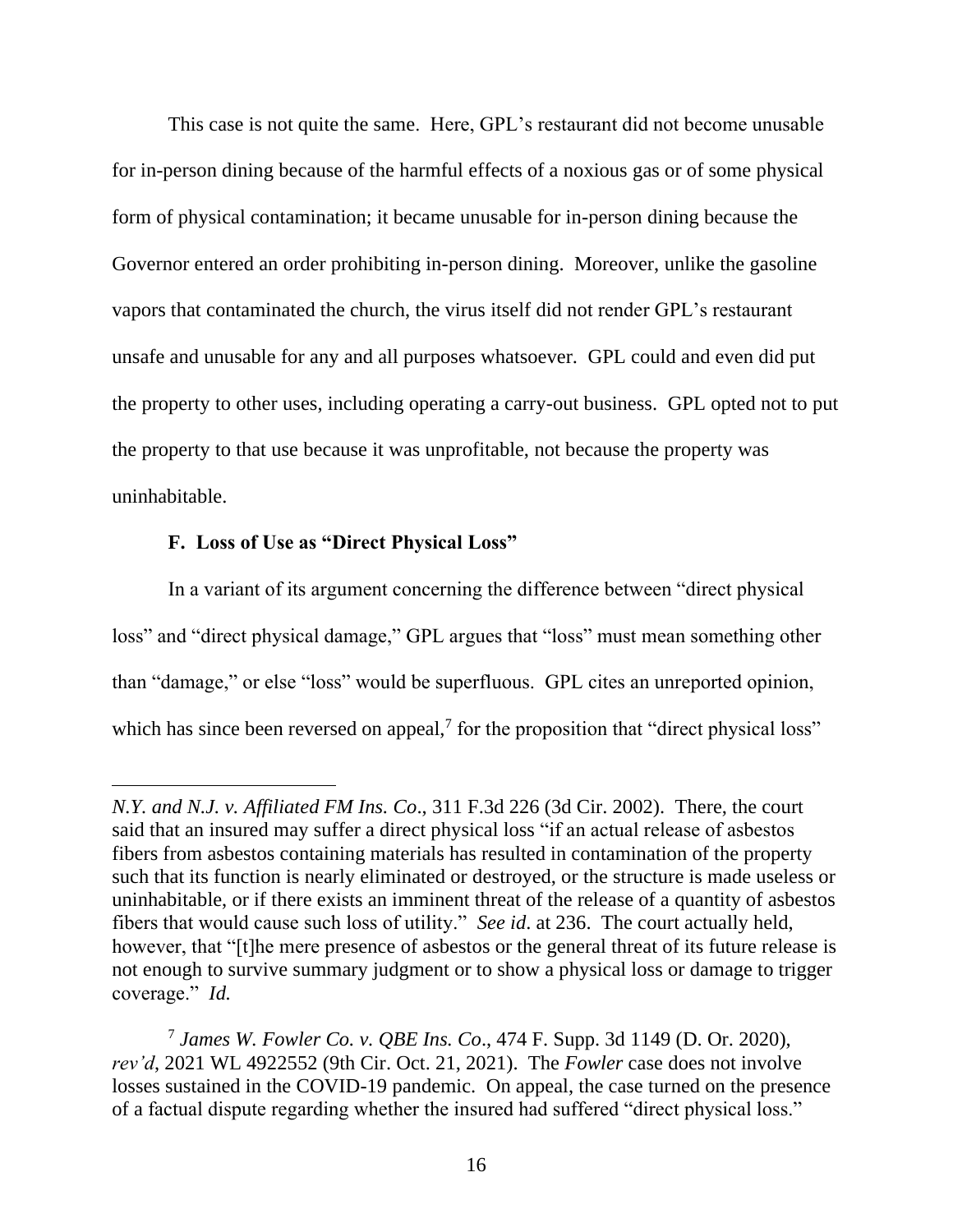does not require physical damage. From there, GPL proceeds to equate the limitation on the use of its property, resulting from the Governor's order, with the "direct physical loss" of property.

GPL's argument "skates over the unrelenting imperative that the policy covers only 'physical' losses." *Santo's Italian Café LLC v. Acuity Ins. Co*., 15 F.4th at 404. The "prohibition on indoor dining no doubt caused an economic loss for" GPL. *Id.* "But it did not cause a direct, physical loss of property, which is a precondition for the business suspension coverage in the policy and in fact for most coverage in the policy." *Id.* GPL alleges a purely economic loss, which the policy does not cover. *See*, *e.g*., *LexFit, LLC v. West Bend Mut. Ins. Co*., 543 F. Supp. 3d 528, 534 (E.D. Ky. 2021) (concluding that "a purely economic loss cannot qualify as a 'direct physical loss'").

As the Sixth Circuit has explained, a "direct physical loss" "could occur whenever a policy holder is deprived of property without any damage to it, say a portable grill or a delivery truck stolen without a scratch." *Santo's Italian Café LLC v. Acuity Ins. Co.*, 15 F.4th at 404. It may also occur when the insured's property becomes completely unhabitable or unusable because of some form of physical contamination. GPL, however, has alleged no such loss in this case.

Furthermore, GPL's theory sidesteps the basic requirements for establishing coverage. Under GPL's policy, an insured can establish a business-interruption claim if a "Covered Cause of Loss" (e.g., a fire) causes direct physical loss of or damage to the insured's property, which causes the suspension of the insured's operations, which, in turn, causes the insured to lose business income and to incur additional expenses until the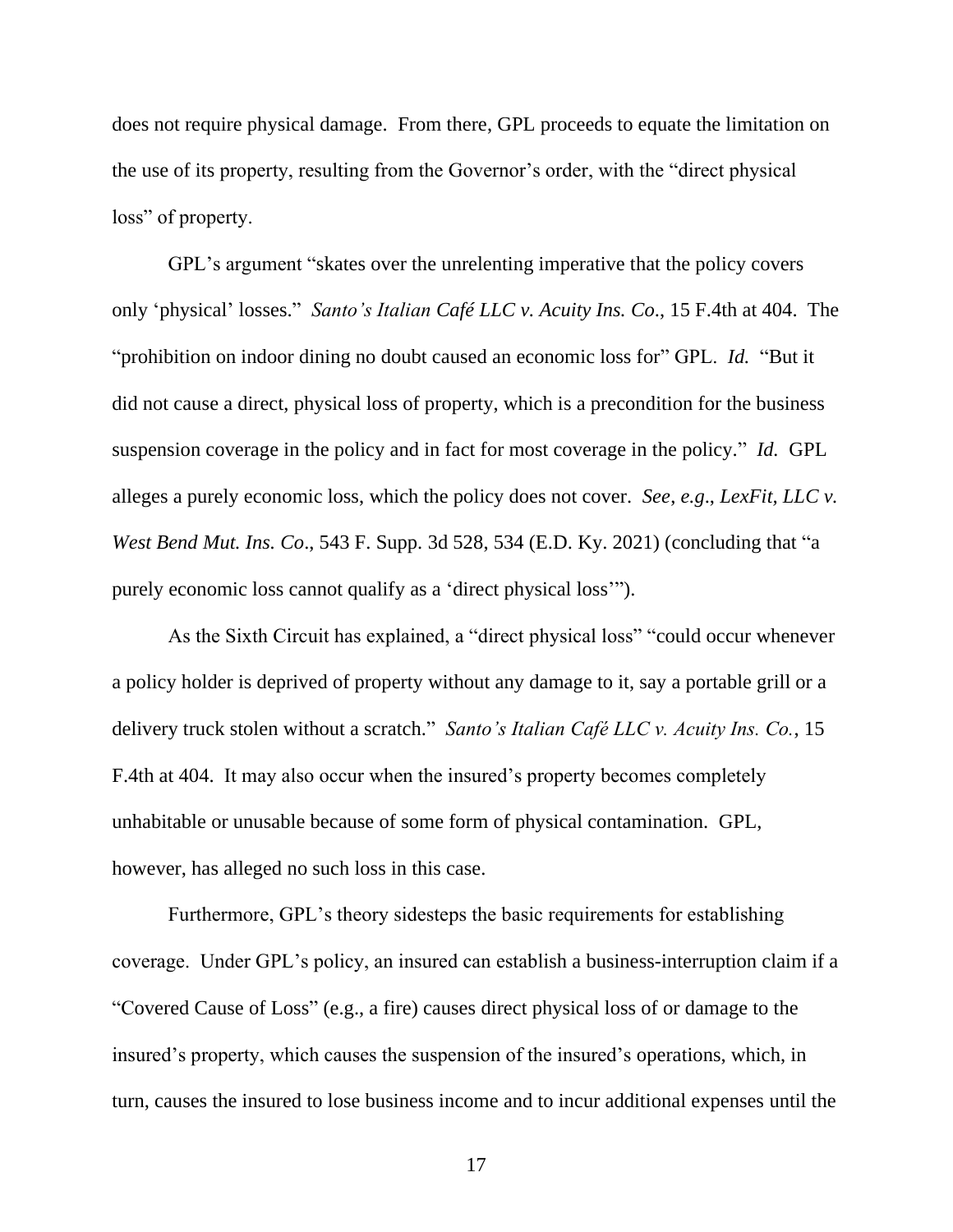property is replaced, repaired, or rebuilt or the business is relocated. Under GPL's theory, however, the suspension of operations (by way of the Governor's order) causes what GPL characterizes as the "direct physical loss" – the limitation on its use of the property. GPL does not explain how the Governor's order "can be both the first step in the sequence that triggers business income coverage (the 'Covered Cause of Loss') and the third step (the suspension of operations caused by the 'Covered Cause of Loss') at the same time." *LexFit, LLC v. West Bend Mut. Ins. Co*., 543 F. Supp. 3d at 533.

### **G.** *Berry v. Queen*

In response to the overwhelming number of cases that hold that coverage for "physical loss of or damage to property" does not entail coverage for the loss of use of property that has not been physically lost or damaged, GPL cites *Berry v. Queen*, 469 Md. 674 (2020). According to GPL, *Berry* stands for the proposition that "damage to property" includes damages for the loss of use of property. *Berry* is inapposite.

In *Berry* the Court did not interpret the language of a commercial property insurance policy like the policy at issue in this case. In fact, in *Berry* the Court did not interpret the language of any kind of insurance policy at all. Instead, *Berry* construed the language of Maryland's uninsured motorist statute, Md. Code (1995, 2017 Repl. Vol., 2019 Supp.), § 19-509(e) of the Insurance Article. *See Berry v. Queen*, 469 Md. at 679.

The specific question before the *Berry* Court was "whether the phrase 'damage to property,' [which is] incorporated by reference in the uninsured motorist statute, requires an insurer to reimburse loss of use damages, such as rental car costs, to an insured." *Id.* In holding that the statute does require an insurer to reimburse its insured for the loss of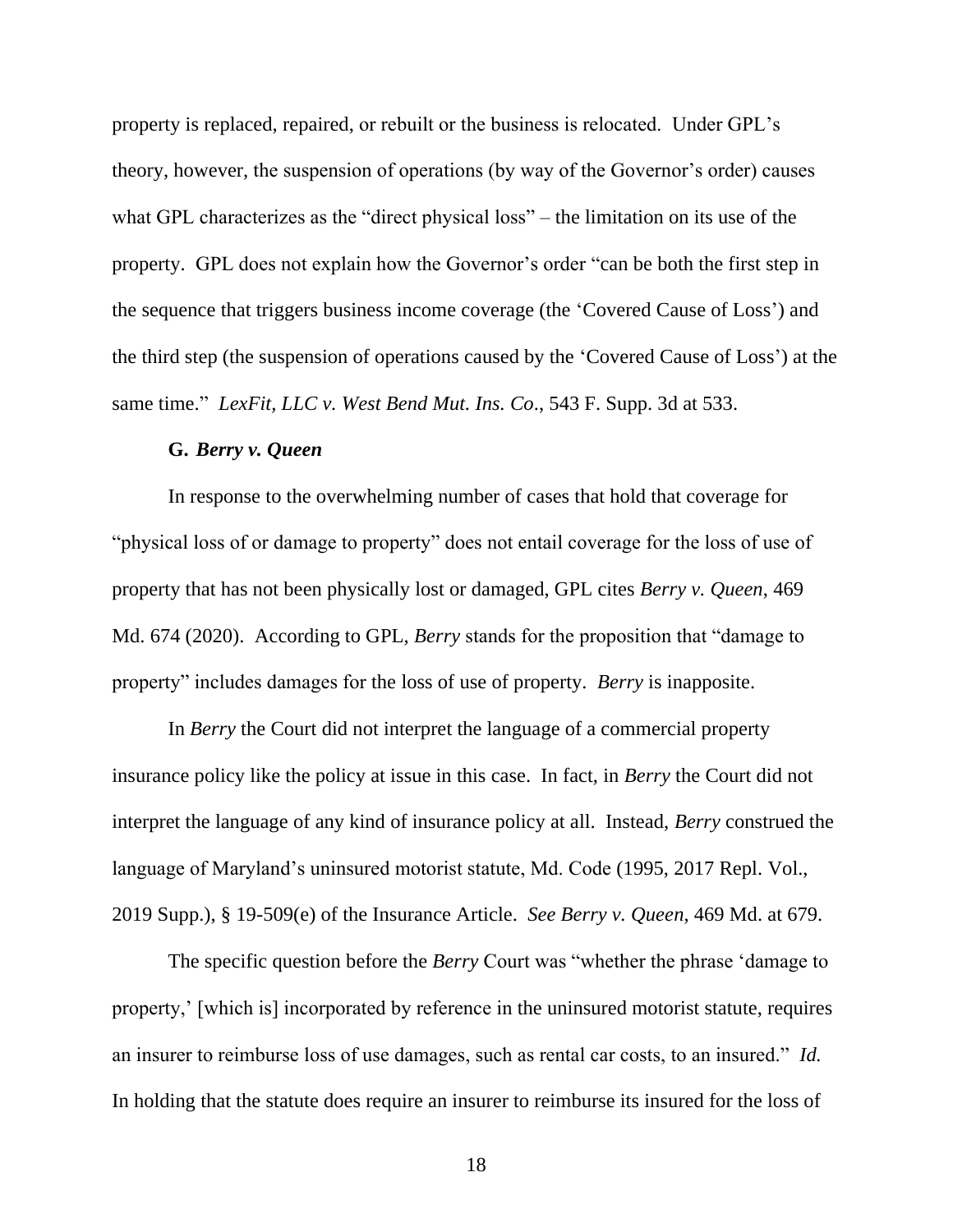use of an insured vehicle that has suffered property damage, the Court relied on the "ordinary and popular meaning of the words 'damage' and 'property,'" earlier cases concerning the categories of damages that a plaintiff can recover for property damage at common law, and a case interpreting a previous version of a similar statute. *See id.* at 699-700.

Judge Richard D. Bennett of the United States District Court for the District of Maryland has already explained that *Berry* has no bearing on this case, first, because *Berry* (unlike this case) "involved physical harm or injury to property." *Bel Air Auto Auction, Inc. v. Great Northern Ins. Co.*, 534 F. Supp. 3d at 504. In *Berry* the insureds lost the use of their cars because the cars were physically damaged, and the insureds' losses included the cost of renting cars while their damaged cars were being repaired. Quoting the insurer in the *Bel Air Auto* case, Judge Bennett wrote: the *Berry* Court "'was not asked to hold, nor did it hold . . . that a policyholder could make an uninsured motorist claim for rental car coverage every time it suffered a "loss of use" of a vehicle untethered to physical damage to that vehicle.'" *Id.* Here, by contrast, GPL's property has suffered no physical damage.

In any event, unlike the policy that we have been called upon to interpret, the uninsured motorist statute does "not include the modifier 'physical," which "expressly limits coverage to tangible, physical changes to insured property." *Id.* A case concerning a statute, with language different from that of the insurance policy that we are required to construe, sheds little light on the correct interpretation of the policy.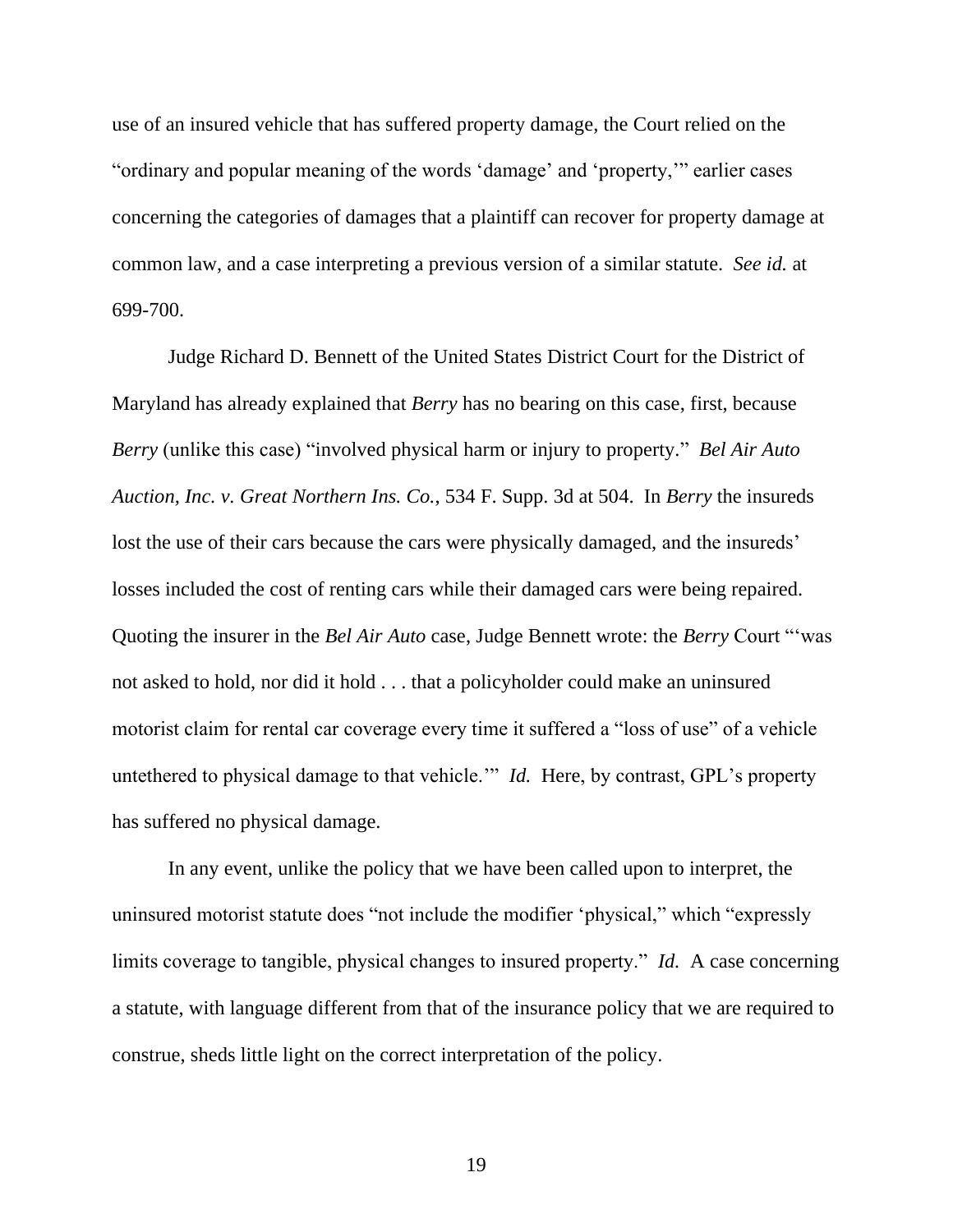#### **H. The Absence of the Virus Exclusion**

GPL observes that some commercial property insurance policies contain a socalled virus exclusion,<sup>8</sup> but that its policies do not. GPL argues that the absence of the virus exclusion implies that the policy covers losses attributable to COVID-19. GPL's argument misapprehends some of the basic principles pertaining to the interpretation of an insurance policy.

The "'[a]bsence of an express exclusion does not operate to create coverage.'" *Verveine Corp. v. Strathmore Ins. Co.*, 184 N.E.3d at 1277 (quoting *Given v. Commerce Ins. Co.*, 796 N.E.2d 1275, 1279 (Mass. 2003)). "Rather, 'when an occurrence is clearly not included within the coverage afforded by the insuring clause, it need not also be specifically excluded.'" *Id*. (quoting *Inns by the Sea v. California Mut. Ins. Co*., 286 Cal.Rptr.3d 576, 594 (Ct. App. 2021)). "'Although insurance provisions that are plainly expressed must be enforced . . . those that are conspicuously absent should not be implied.'" *Given v. Commerce Ins. Co.*, 796 N.E.2d at 1279 (quoting *Massachusetts Insurers Insolvency Fund v. Premier Ins. Co.*, 787 N.E.2d 550, 554 (Mass. 2003)).

<sup>8</sup> Form CP 01 40 07 06, copyrighted in 2006 by ISO Properties, Inc., states, in pertinent part:

We will not pay for loss or damage caused by or resulting from any virus, bacterium or other micro-organism that induces or is capable of inducing physical distress, illness or disease.

However, this exclusion does not apply to loss or damage caused by or resulting from "fungus," wet rot or dry rot. Such loss or damage is addressed in a separate exclusion in this Coverage Part or Policy.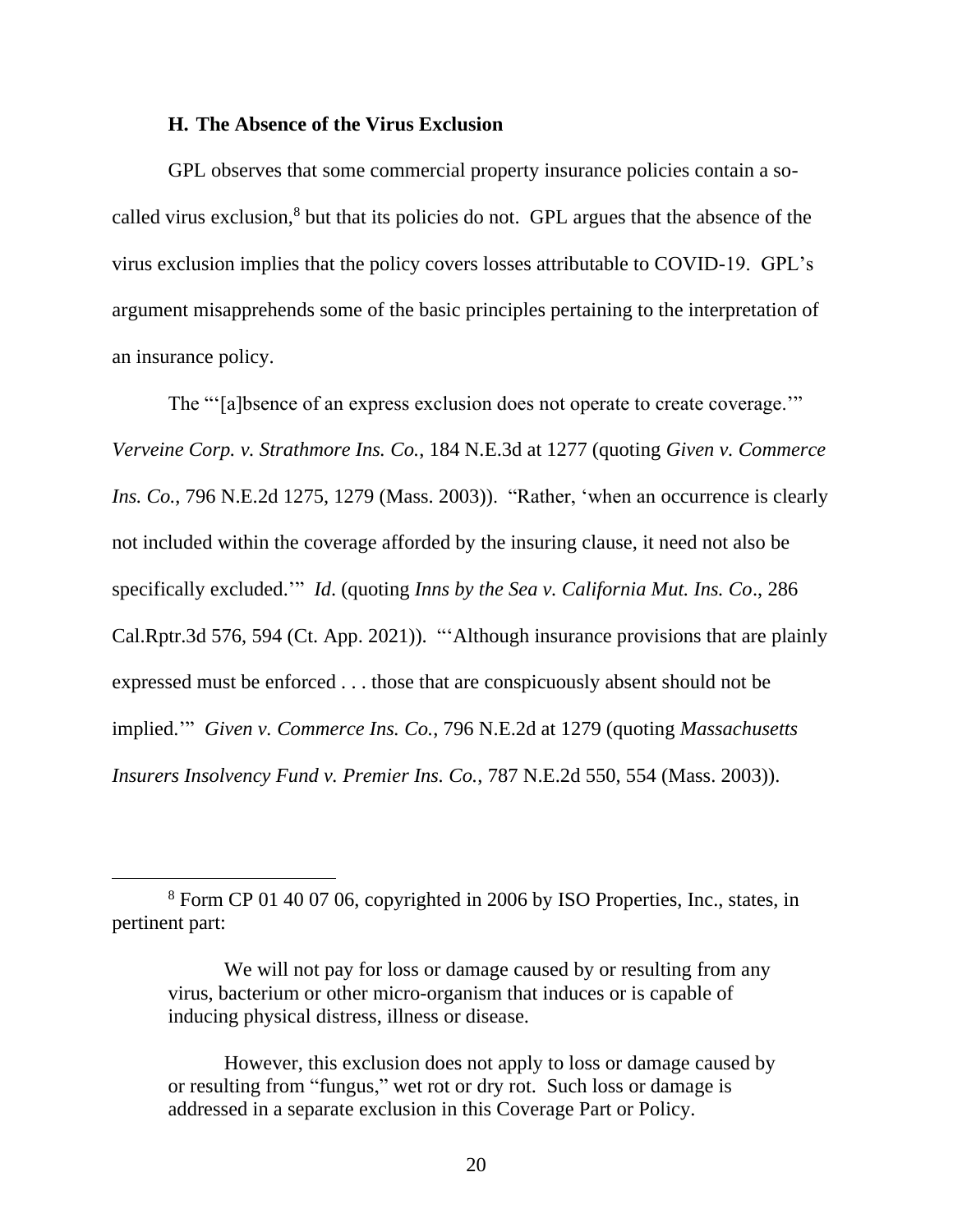In short, "'an exclusion cannot grant coverage.'" *Bel Air Auto Auction, Inc. v. Great Northern Ins. Co.*, 534 F. Supp. 3d at 506-07 (quoting *Bluegrass Oral Health Center, PLLC v. Cincinnati Ins. Co*., 2021 WL 1069038, at \*4 (W.D. Ky. Mar. 18, 2021)) (further quotation marks omitted). In other words, the absence of an exclusion does not imply the existence of coverage. Instead, we determine whether a policy affords coverage by looking to what the insurer agreed to insure.

Under the policy at issue in this case, the underwriters agreed to insure against the "physical loss of or damage to" to the insured's property. GPL did not allege facts sufficient to establish that it suffered the "physical loss of or damage to" its property. Therefore, even without a virus exclusion, the policy affords no coverage.<sup>9</sup>

## **II. The Declaratory Judgment**

In Count II of its amended complaint, GPL requested that the court declare the parties' rights under the policy. The court, however, dismissed the amended complaint, including the count for declaratory relief, without declaring the parties' rights. In so doing, the court erred.

"[A] court may grant a declaratory judgment . . . if it will serve to terminate the uncertainty or controversy giving rise to the proceeding," and if the assertion of a "legal relation, status, right, or privilege . . . is challenged or denied by an adversary party . . . ."

<sup>&</sup>lt;sup>9</sup> The Supreme Judicial Court of Massachusetts explained why a virus exclusion would not be superfluous even though the policy affords no coverage for economic losses resulting from the COVID-19 pandemic: "Most obviously, the exclusion would have independent significance where, for example, personal property, such as food, becomes physically contaminated or infected with a virus, requiring its destruction or some form of remediation." *Verveine Corp. v. Strathmore Ins. Co.*, 184 N.E.3d at 1278.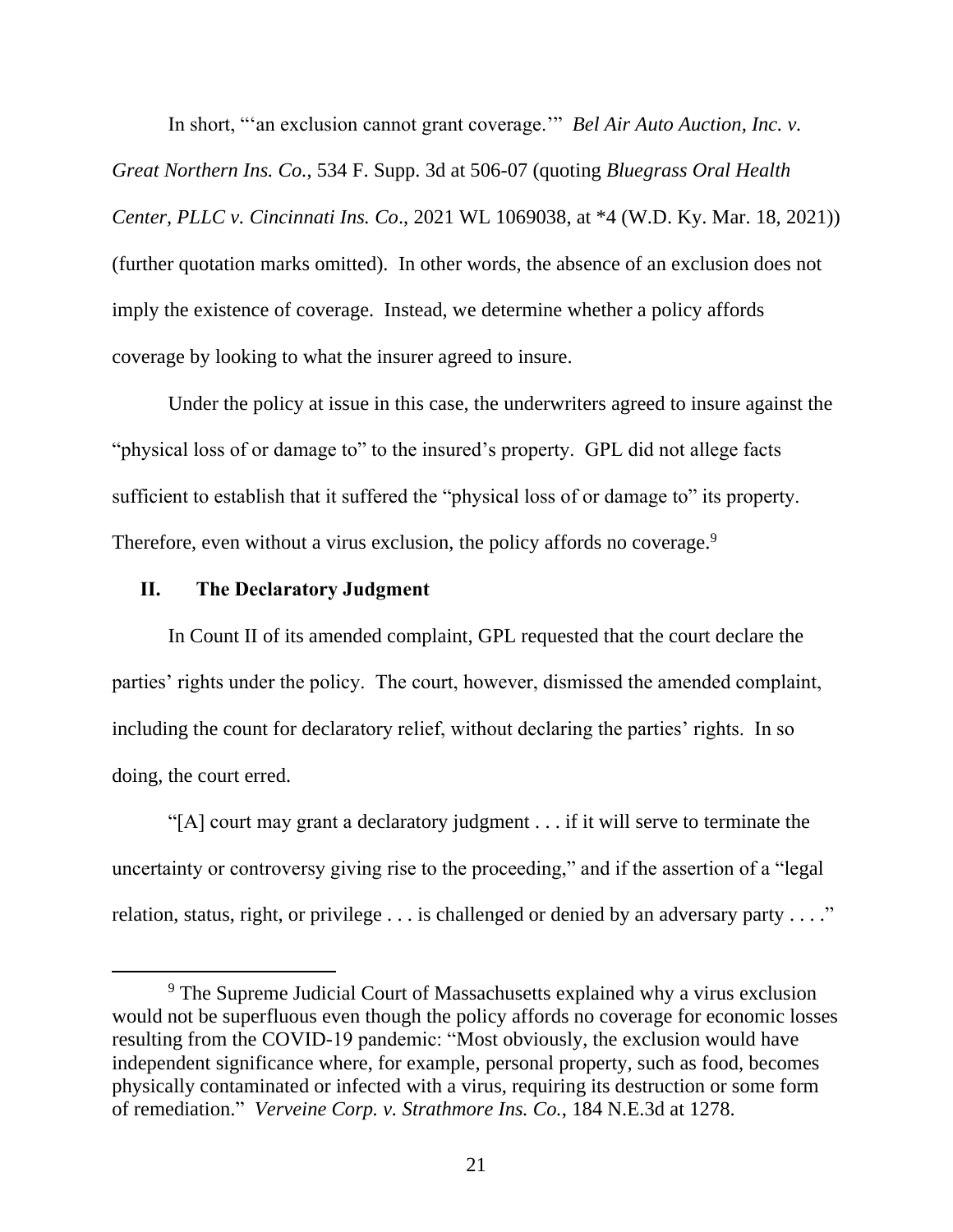Md. Code (1974, 2020 Repl. Vol.), § 3-409(a) of the Courts and Judicial Proceedings Article. "In an action properly brought under the Declaratory Judgments Act, the court ordinarily must declare the rights of the parties in light of the issues raised." *Jennings v. Government Emps. Ins. Co.*, 302 Md. 352, 355 (1985). "[D]ismissal 'is rarely appropriate in a declaratory judgment action.'" *Christ ex rel. Christ v. Maryland Dep't of Nat. Res.*, 335 Md. 427, 435 (1994) (quoting *Popham v. State Farm Mut. Ins. Co.*, 333 Md. 136, 140 n.2 (1993)).

In general, a circuit court should dismiss a complaint for a declaratory judgment only if the plaintiffs are not entitled to a declaration of their rights. *Broadwater v. State*, 303 Md. 461, 467 (1985) (stating that "if there were no justiciable controversy a motion to dismiss would lie"). A motion to dismiss may also lie when the case is moot (*id.* at 468), when the plaintiff has no standing (*Christ ex rel. Christ v. Maryland Dep't of Nat. Res.*, 335 Md. at 435), when the plaintiffs have failed to join a necessary party (*Broadwater v. State*, 303 Md. at 469), or when the same issues are awaiting decision in another common-law proceeding. *Haynie v. Gold Bond Bldg. Prods.*, 306 Md. 644, 650- 54 (1986).

In summary, a court ordinarily should dismiss a complaint for a declaratory judgment only when the plaintiffs have no right to a declaration at all – even a declaration that they are wrong. *Allied Inv. Corp. v. Jasen*, 354 Md. 547, 556 (1999). "The test of the sufficiency of the bill is not whether it shows that the plaintiff[s] [are] entitled to the declaration of rights or interest in accordance with [their] theory, but whether [they are] entitled to a declaration at all; so, even though the plaintiff[s] may be on the losing side of